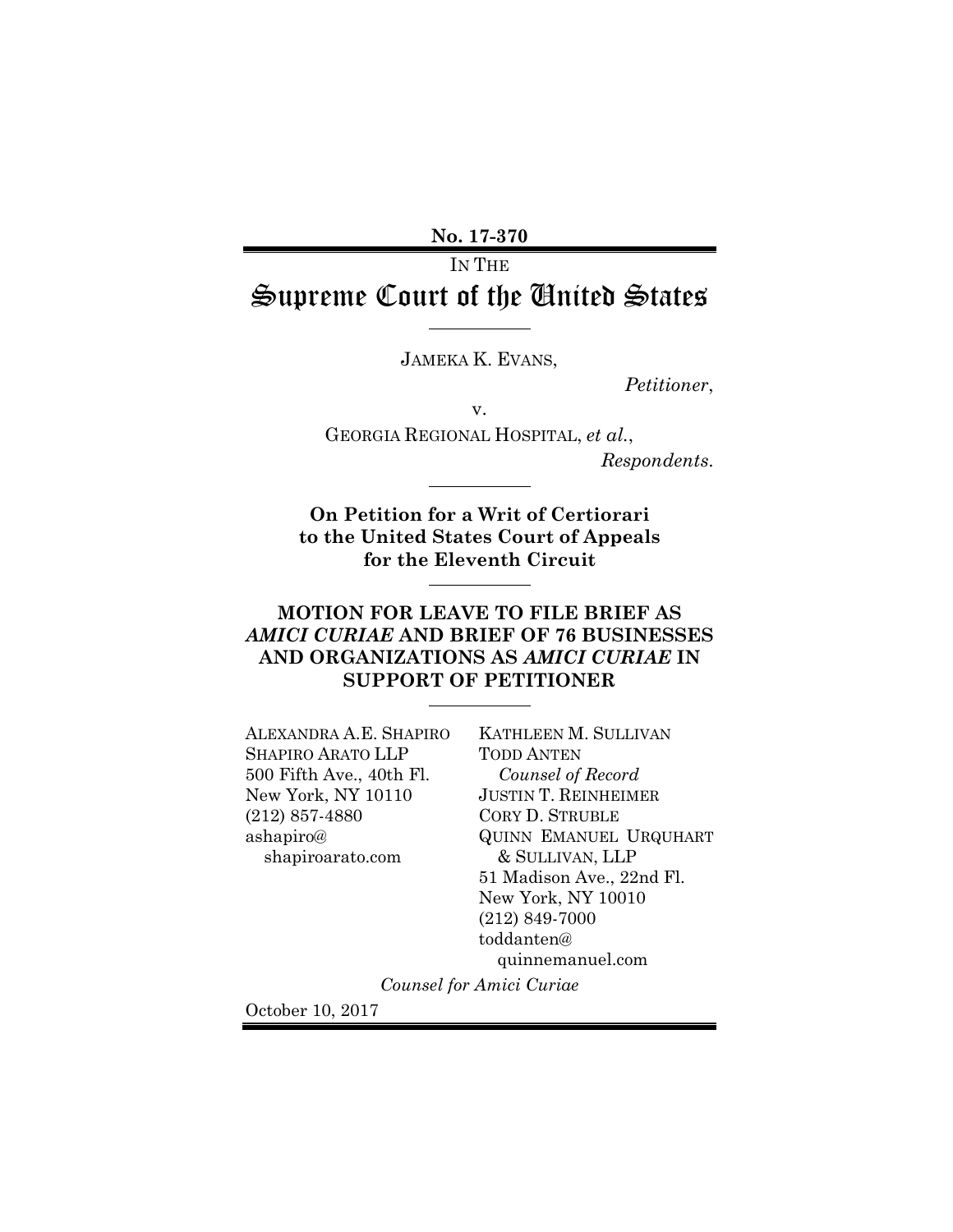# IN THE Supreme Court of the United States

No. 17-370

JAMEKA K. EVANS,

Petitioner,

v.

GEORGIA REGIONAL HOSPITAL, et al., Respondents.

On Petition for a Writ of Certiorari to the United States Court of Appeals for the Eleventh Circuit

### MOTION FOR LEAVE TO FILE BRIEF AS AMICI CURIAE

Under Rule 37.2 of the Rules of this Court, the undersigned businesses and organizations move for leave to file the accompanying brief as amici curiae in support of the petition for a writ of certiorari. The petitioner has consented to the filing of this brief, and that letter has been lodged with the Clerk of this Court. The named respondents have taken the position that they are not "parties" in this case whose consent is required to file an amicus brief, and that they accordingly take no position regarding the filing of amicus briefs in this case. That letter has also been lodged with the Clerk of this Court. Thus, out of an abundance of caution, amici move for leave to file the accompanying brief.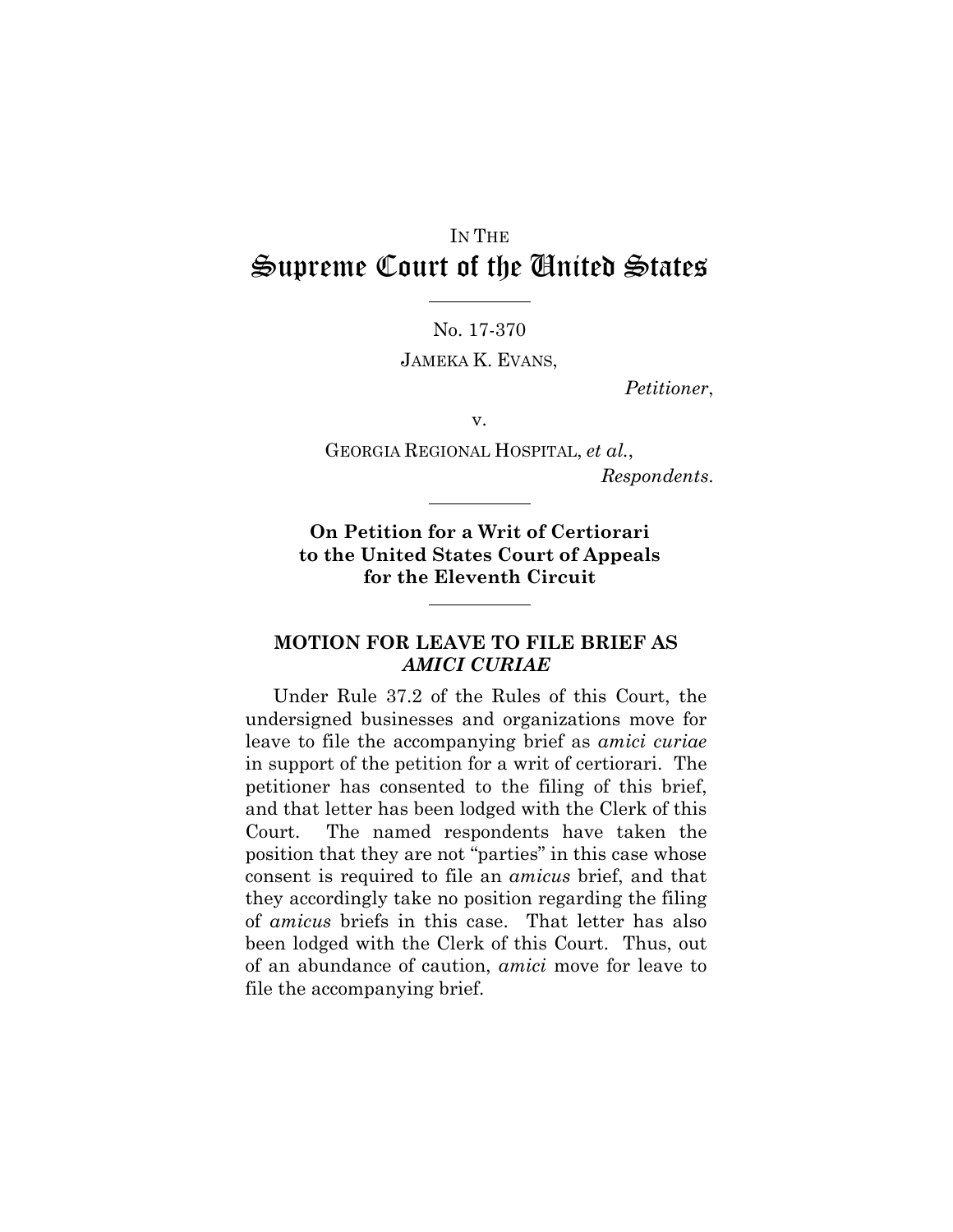The 76 businesses and organizations that join this brief share an interest in equality because they know that ending discrimination in the workplace is good for business, their employees, and the U.S. economy as a whole. These businesses and organizations are committed to giving everyone the opportunity to earn a living, excel in their profession, and provide for their family free from fear of unequal treatment. Amici support the notion that no one should be passed over for a job, paid less, fired, or subject to harassment or any other form of discrimination based on nothing more than their sexual orientation, which is inherently sex-based. Creating workplaces in which employees are and feel safe from discrimination frees them to do their best work, with substantial benefits for their employers.

Amici should therefore be granted leave to file the attached brief.

#### Respectfully submitted,

| ALEXANDRA A.E. SHAPIRO   | <b>KATHLEEN M. SULLIVAN</b>   |
|--------------------------|-------------------------------|
| SHAPIRO ARATO LLP        | <b>TODD ANTEN</b>             |
| 500 Fifth Ave., 40th Fl. | Counsel of Record             |
| New York, NY 10110       | <b>JUSTIN T. REINHEIMER</b>   |
| $(212) 857 - 4880$       | <b>CORY D. STRUBLE</b>        |
| ashapiro@                | <b>QUINN EMANUEL URQUHART</b> |
| shapiroarato.com         | & SULLIVAN, LLP               |
|                          | 51 Madison Ave., 22nd Fl.     |
|                          | New York, NY 10010            |
|                          | $(212) 849 - 7000$            |
|                          | toddanten@                    |

quinnemanuel.com

Counsel for Amici Curiae

October 10, 2017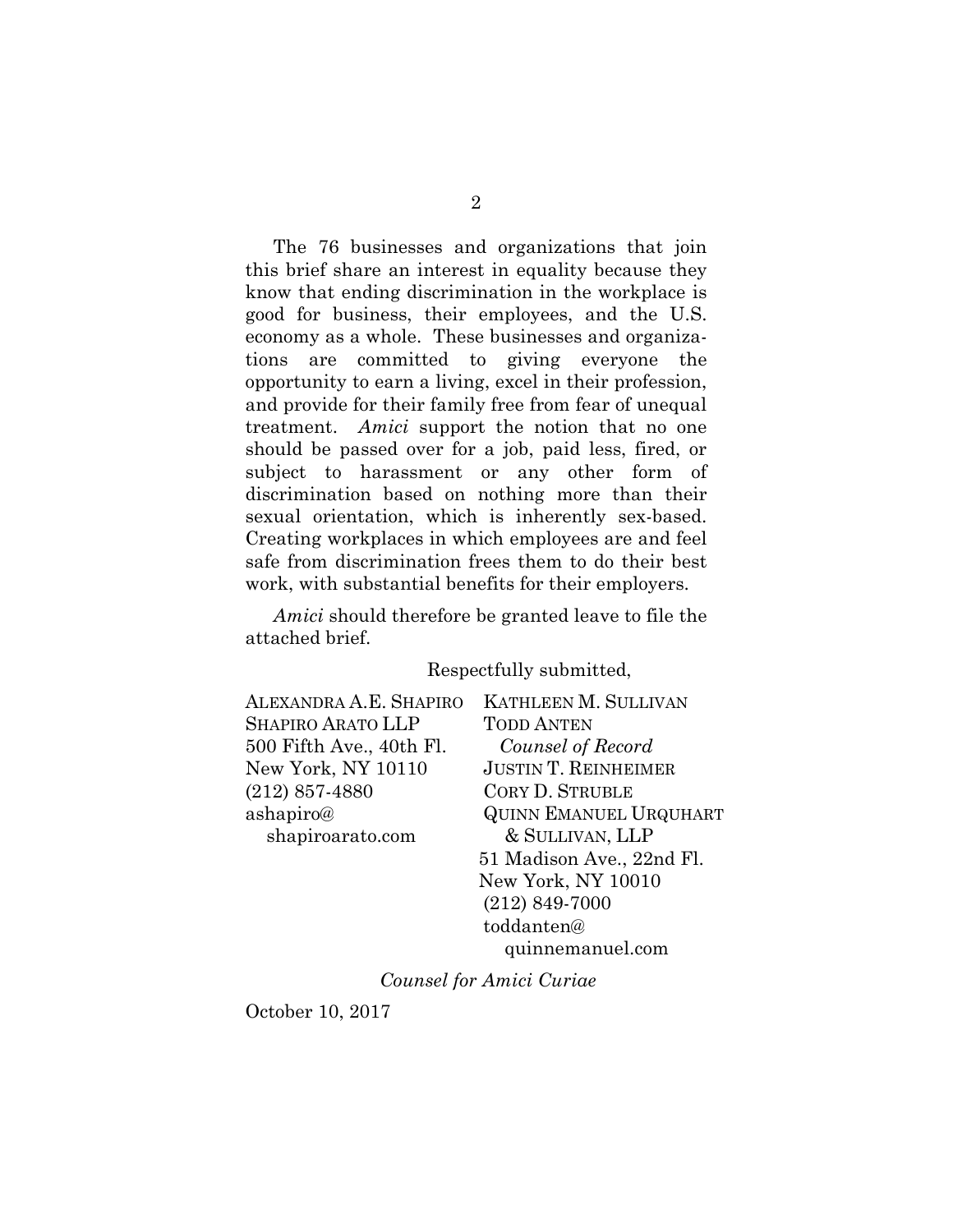## TABLE OF CONTENTS

| EXCLUDING SEXUAL ORIENTATION<br>I.<br>FROM TITLE VII'S PROTECTION<br>AGAINST SEX DISCRIMINATION<br>UNDERMINES THE NATION'S                                        |  |
|-------------------------------------------------------------------------------------------------------------------------------------------------------------------|--|
| A. The U.S. Economy Benefits From A                                                                                                                               |  |
| B. Excluding Sexual Orientation From<br>Title VII's Prohibition On Sex<br>Discrimination Undermines Diverse                                                       |  |
| THE CURRENT SPLIT IN FEDERAL<br>II.<br>CIRCUIT COURT DECISIONS OVER<br>WHETHER TITLE VII PROHIBITS<br>SEXUAL ORIENTATION DISCRIMI-<br>NATION HARMS BUSINESSES AND |  |
|                                                                                                                                                                   |  |
|                                                                                                                                                                   |  |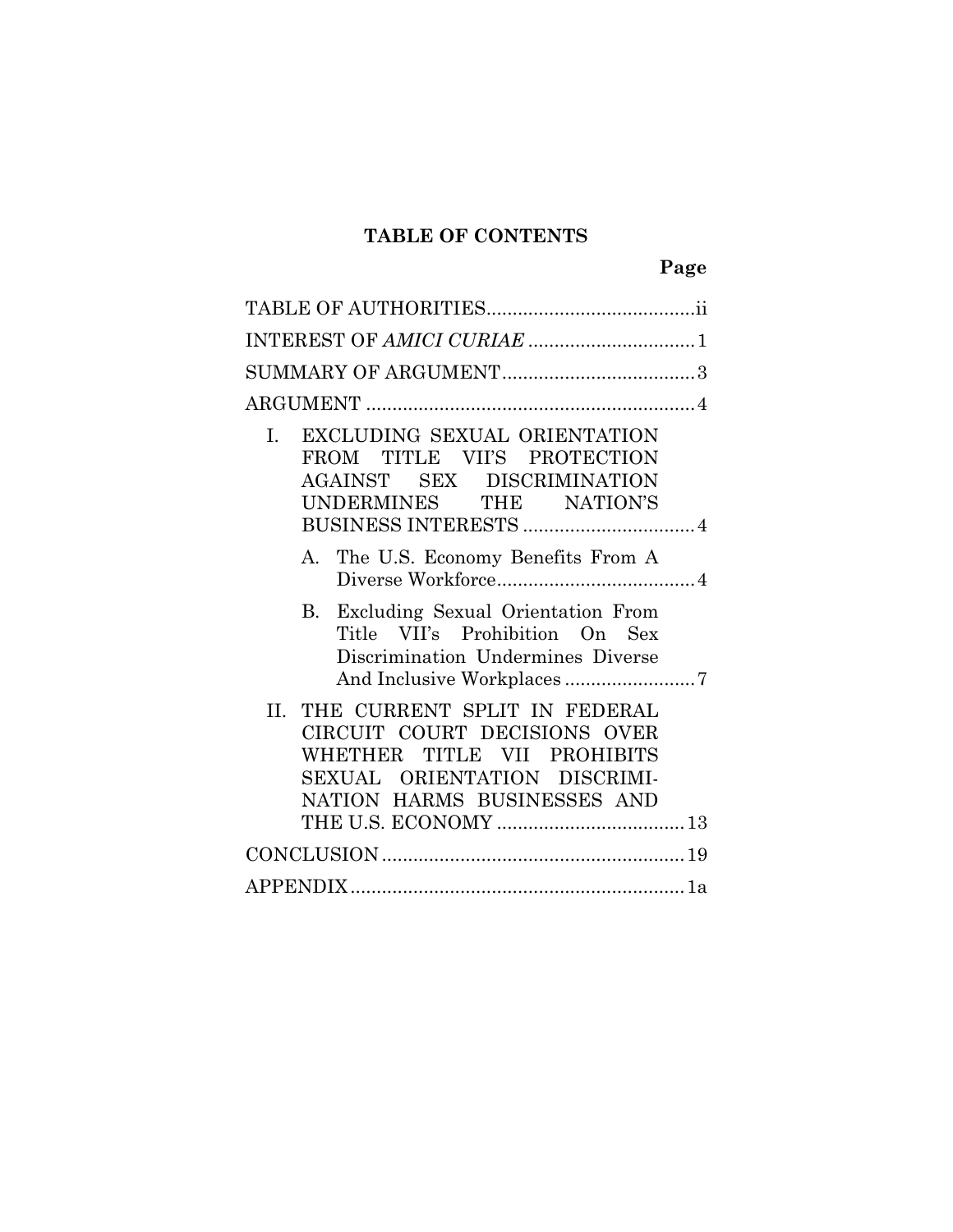# TABLE OF AUTHORITIES

## Page(s)

# **Cases**

| Baldwin v. Foxx,<br>EEOC Appeal No. 0120133080,                         |
|-------------------------------------------------------------------------|
| Capek v. BNY Mellon, N.A.,<br>2016 WL 2993211 (S.D.N.Y. May 23, 2016)16 |
| Evans v. Georgia Regional Hospital,                                     |
| Hively v. Ivy Tech Cmty. Coll. of Ind.,                                 |
| Perry v. Schwarzenegger,                                                |
| Roberts v. United Parcel Serv., Inc.,                                   |
| SmithKline Beecham Corp. v. Abbott Labs.,                               |

## **Statutes**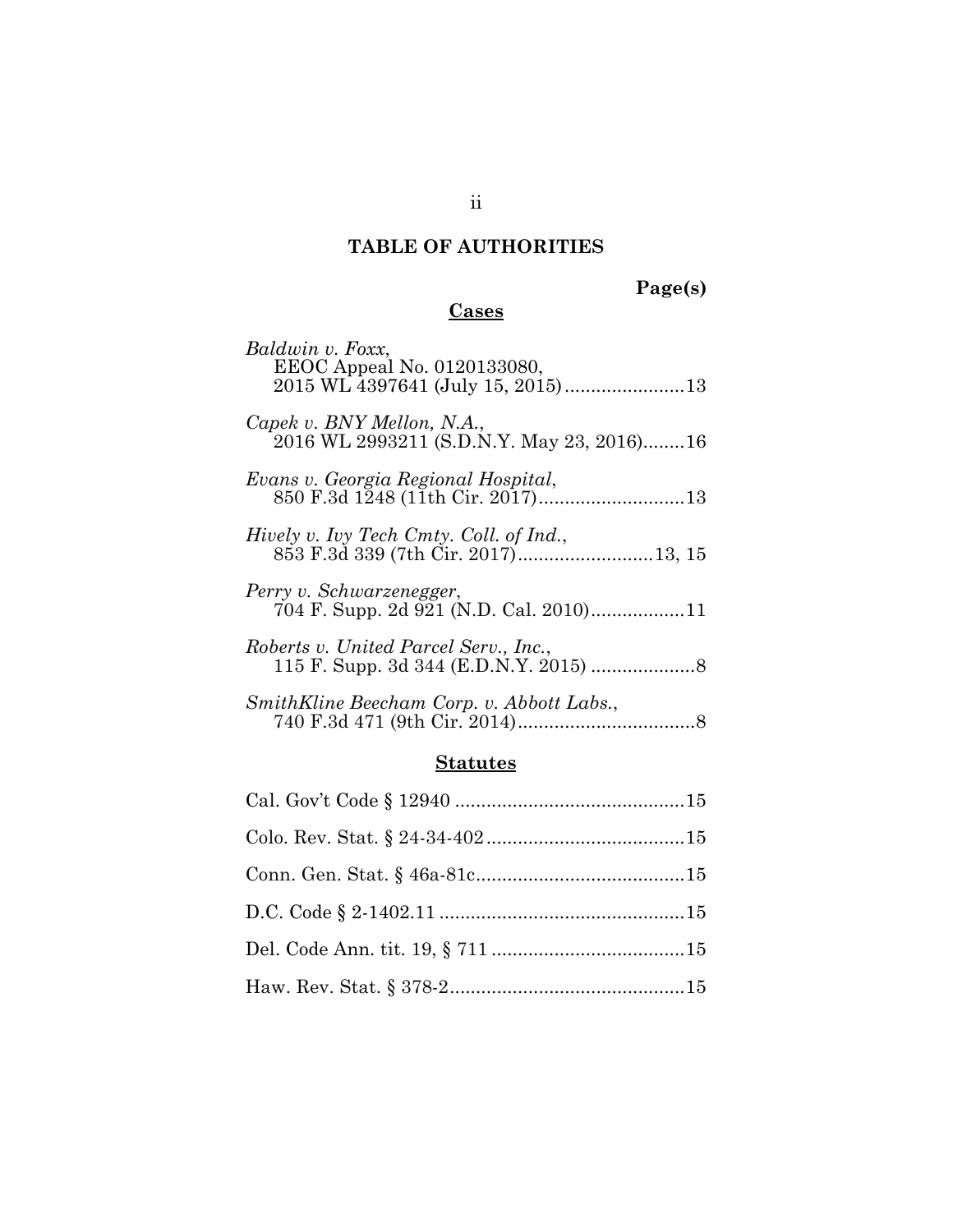| Md. Code Ann., State Gov't § 20-60615      |
|--------------------------------------------|
|                                            |
|                                            |
|                                            |
|                                            |
| N.J. Stat. Ann. §§ 10:5-4, 10:5-1215       |
|                                            |
|                                            |
|                                            |
|                                            |
|                                            |
|                                            |
| Wash. Rev. Code §§ 49.60.030, 49.60.180 15 |
|                                            |

## **Other Authorities**

| M.V. Lee Badgett, et al., The Business Impact |  |
|-----------------------------------------------|--|
| of LGBT-Supportive Workplace Policies,        |  |
|                                               |  |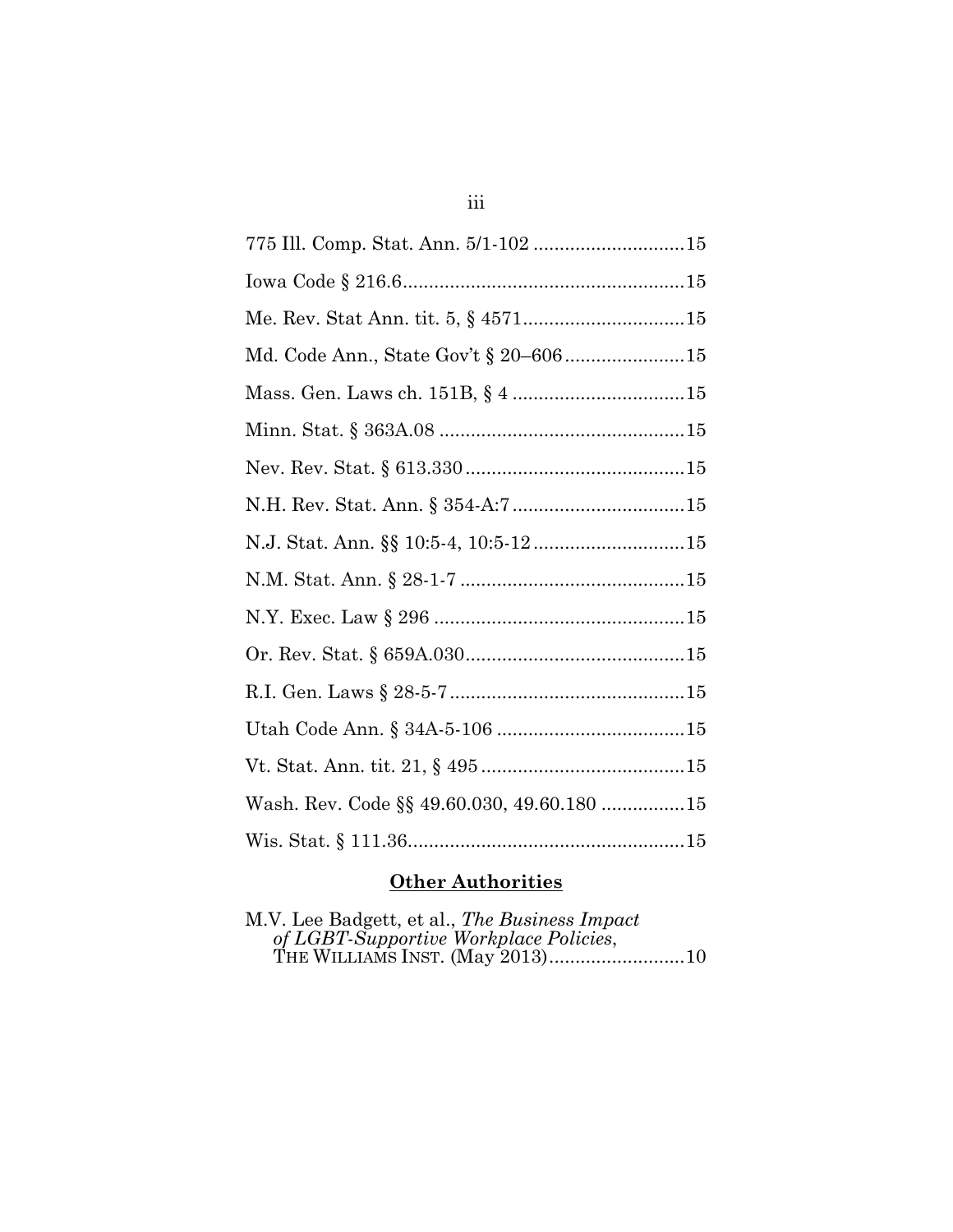| Laura G. Barron & Michelle Hebl, The Force<br>of Law: The Effects of Sexual Orientation<br>Antidiscrimination Legislation on<br>Interpersonal Discrimination in<br><i>Employment</i> , 19 PSYCH. PUB. POL'Y & L.                                                   |
|--------------------------------------------------------------------------------------------------------------------------------------------------------------------------------------------------------------------------------------------------------------------|
| Luke A. Boso, Acting Gay, Acting Straight:<br>Sexual Orientation Stereotyping, 83 TENN.                                                                                                                                                                            |
| Lauren Box, It's Not Personal, It's Just<br><b>Business: The Economic Impact of LGBT</b>                                                                                                                                                                           |
| Crosby Burns, The Costly Business of<br>Discrimination, CTR. FOR AM. PROGRESS                                                                                                                                                                                      |
| Credit Suisse ESG Research, LGBT: The                                                                                                                                                                                                                              |
| EEOC, COMPLIANCE MANUAL § 15-II (2006)16                                                                                                                                                                                                                           |
| <b>EEOC, Employment Discrimination Based on</b><br>Religion, Ethnicity, or Country of Origin16                                                                                                                                                                     |
| Equality at Work: The Employment Non-<br>Discrimination Act: Examining Equality<br>at Work, Including S. 811, To Prohibit<br><b>Employment Discrimination on the Basis</b><br>of Sexual Orientation or Gender Identity<br>Before S. Comm. on Health, Educ., Labor, |
| Gary J. Gates, In US, More Adults Identifying                                                                                                                                                                                                                      |
| Gary J. Gates, LGBT Demographics:<br>Comparisons Among Population-Based<br>Surveys, THE WILLIAMS INST. (Oct. 2014) 7                                                                                                                                               |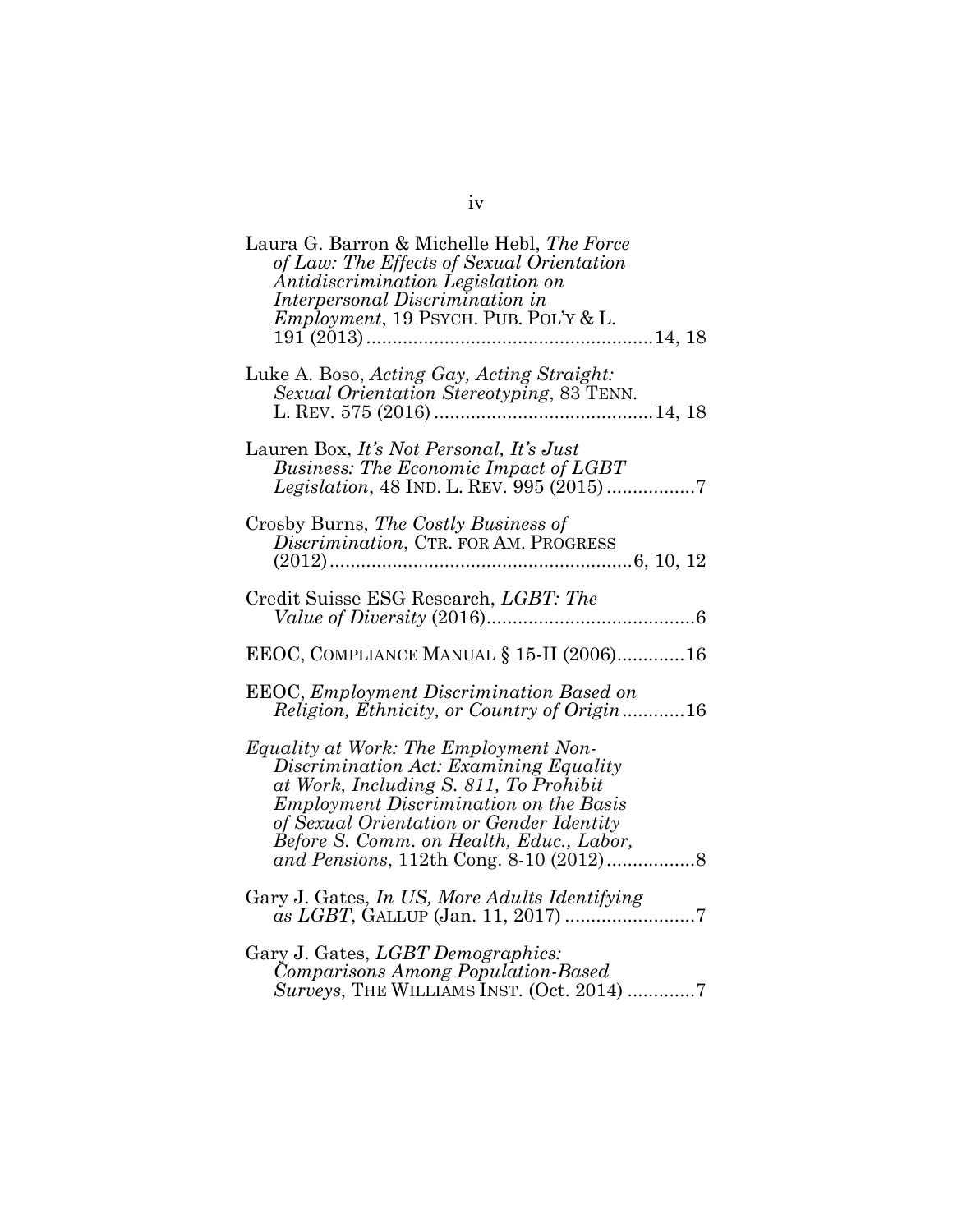| Gary J. Gates, Marriage and Family: LGBT<br>Individuals and Same-Sex Couples, 25<br>FUTURE OF CHILDREN (Fall 2015)17                                                     |
|--------------------------------------------------------------------------------------------------------------------------------------------------------------------------|
| Gary J. Gates & Taylor N. T. Brown,<br>Marriage and Same-sex Couples after<br>Obergefell, THE WILLIAMS INST. (Nov.                                                       |
| Gary J. Gates & Frank Newport, An<br>Estimated 780,000 Americans in Same-Sex<br>Marriages, GALLUP (Apr. 24, 2015) 17                                                     |
| Jeff Green, LGBT Purchasing Power Near \$1<br>Trillion Rivals Other Minorities,                                                                                          |
| Mark L. Hatzenbuehler, et al., Stigma as a<br><b>Fundamental Cause of Population Health</b><br><i>Inequalities</i> , 103 AM. J. PUB. HEALTH 813                          |
| Mark L. Hatzenbuehler, et al., Structural<br>Stigma and All-Cause Mortality in Sexual<br>Minority Populations, 103 Soc. Sci. &                                           |
| Sylvia Ann Hewlett, et al., How Diversity Can<br>Drive Innovation, HARV. BUS. REV. (Dec.                                                                                 |
| Sylvia Ann Hewlett, et al., <i>Innovation</i> ,<br>Diversity, and Market Growth, CTR. FOR                                                                                |
| Human Rights Campaign, The Cost of the<br>Closet and the Rewards of Inclusion: Why<br>the Workplace Environment for LGBT<br>People Matters to Employers (May 2014)11, 12 |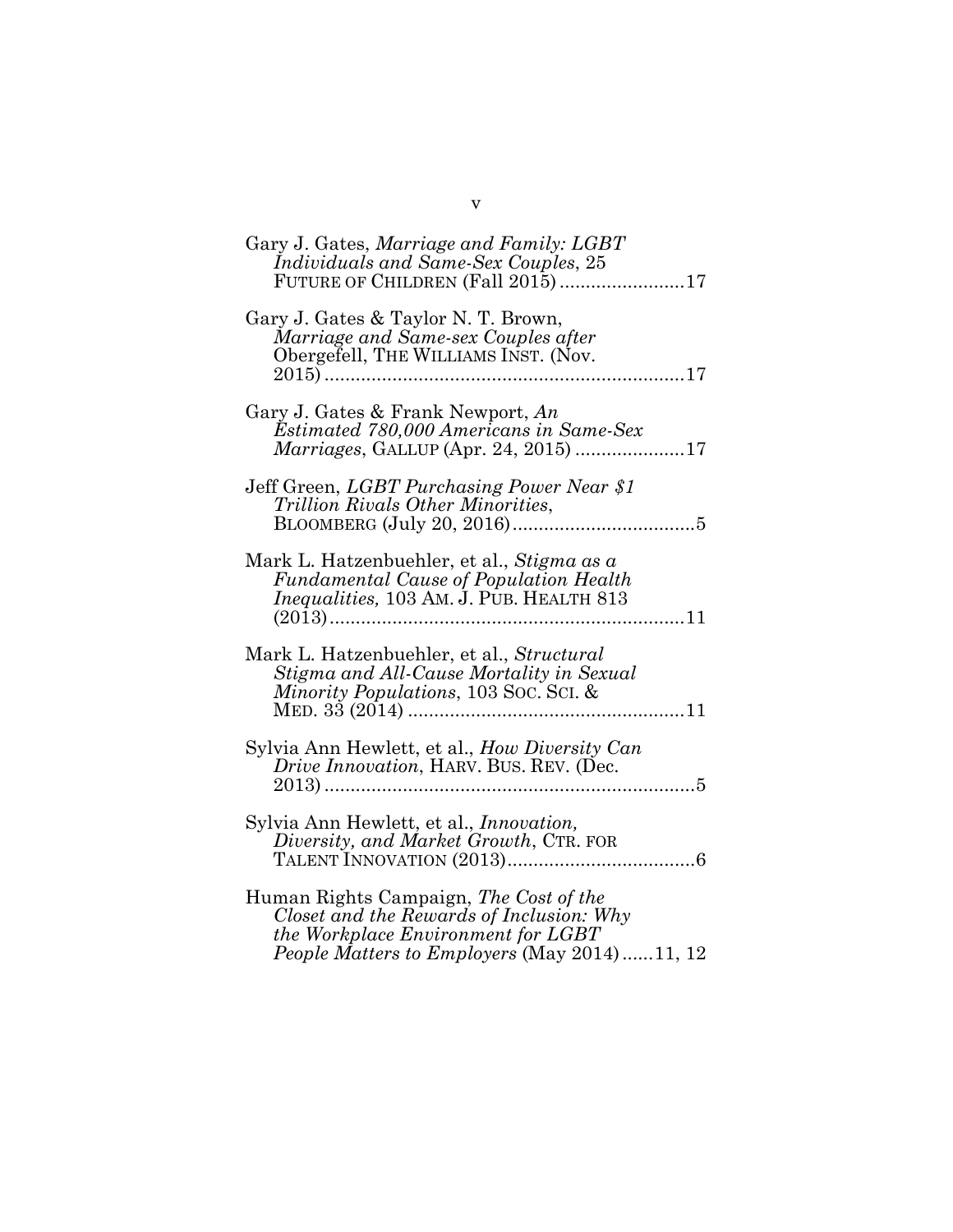| Ian Johnson & Darren Cooper, LGBT<br>Diversity: Show Me the Business Case,                                                                                                                                    |
|---------------------------------------------------------------------------------------------------------------------------------------------------------------------------------------------------------------|
| Jeffrey M. Jones & Gary J. Gates, Same-Sex<br>Marriages Up After Supreme Court<br><i>Ruling</i> , GALLUP (Nov. 5, 2015) 17                                                                                    |
| Christy Mallory & Brad Sears,<br>Discrimination, Diversity, and<br>Development: The Legal and Economic<br><i>Implications of North Carolina's HB2, THE</i>                                                    |
| Vickie M. Mays & Susan D. Cochran, Mental<br><b>Health Correlates of Perceived</b><br>Discrimination Among Lesbian, Gay, and<br>Bisexual Adults in the United States, 91<br>AM. J. PUB. HEALTH 1874 (2001) 11 |
| Ilan H. Meyer, <i>Prejudice, Social Stress, and</i><br>Mental Health in Lesbian, Gay, and<br><b>Bisexual Populations: Conceptual Issues</b><br>and Research Evidence, 129 PSYCHOL.                            |
| Jon Miller & Lucy Parker, Open For Business:<br>The Economic and Business Case for                                                                                                                            |
| Alison Kenney Paul, et al., <i>Diversity as an</i><br><i>Engine of Innovation: Retail and</i><br>Consumer Goods Companies Find<br>Competitive Advantage in Diversity, 8                                       |
| Pew Research Center, A Survey of LGBT<br>Americans: Attitudes, Experiences and                                                                                                                                |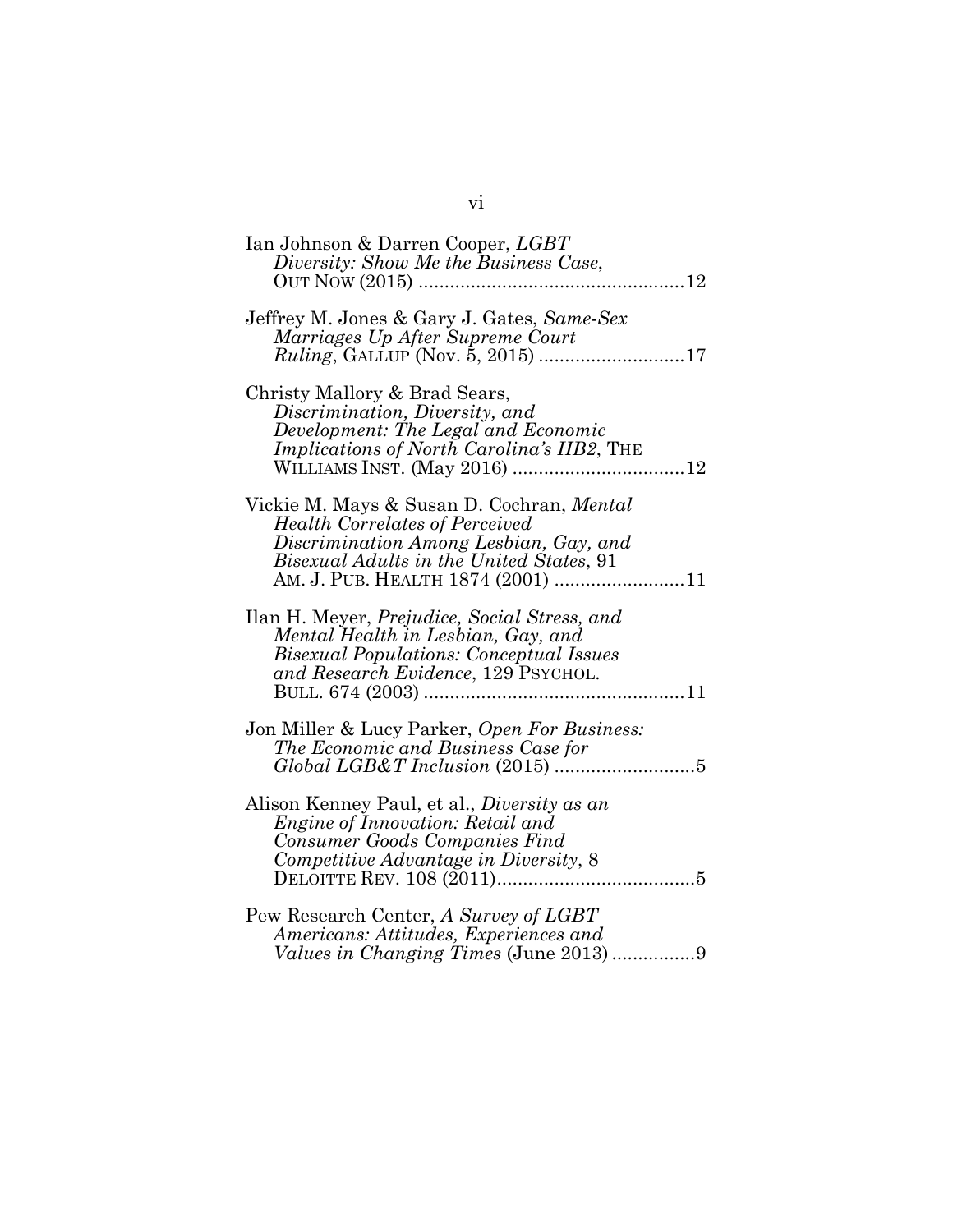| Jennifer C. Pizer, et al., <i>Evidence of Persistent</i><br>and Pervasive Workplace Discrimination<br>Against LGBT People: The Need for<br><b>Federal Legislation Prohibiting</b><br>Discrimination and Providing for Equal<br><i>Employment Benefits</i> , 45 LOY. L.A. L. REV. |
|----------------------------------------------------------------------------------------------------------------------------------------------------------------------------------------------------------------------------------------------------------------------------------|
| Larry E. Ribstein & Bruce H. Kobayashi, An<br>Economic Analysis of Uniform State Laws,<br>25 J. OF LEGAL STUDIES 131 (Jan. 1996) 14                                                                                                                                              |
| Brad Sears & Christy Mallory, Documented<br><i>Evidence of Employment Discrimination &amp;</i><br>Its Effects on LGBT People, THE WILLIAMS                                                                                                                                       |
| Brad Sears & Christy Mallory, Economic<br>Motives for Adopting LGBT-Related<br>Workplace Policies, THE WILLIAMS INST.<br>6                                                                                                                                                       |
| Sandra F. Sperino, <i>The New Calculus of</i><br><i>Punitive Damages for Employment</i><br>Discrimination Cases, 62 OKLA. L. REV.                                                                                                                                                |
| András Tilcsik, Pride and Prejudice:<br><b>Employment Discrimination Against</b><br>Openly Gay Men in the United States, 117                                                                                                                                                     |
| Joshua D. Wright & Eric Helland, "The<br>Dramatic Rise of Consumer Protection<br>Law," in The American Illness: Essays on                                                                                                                                                        |
| Amicus Brief in Supp. of Appellee,<br>Department of Justice, Zarda v. Altitude<br><i>Express, Inc., Case No. 15-3775 (2d Cir.),</i>                                                                                                                                              |

vii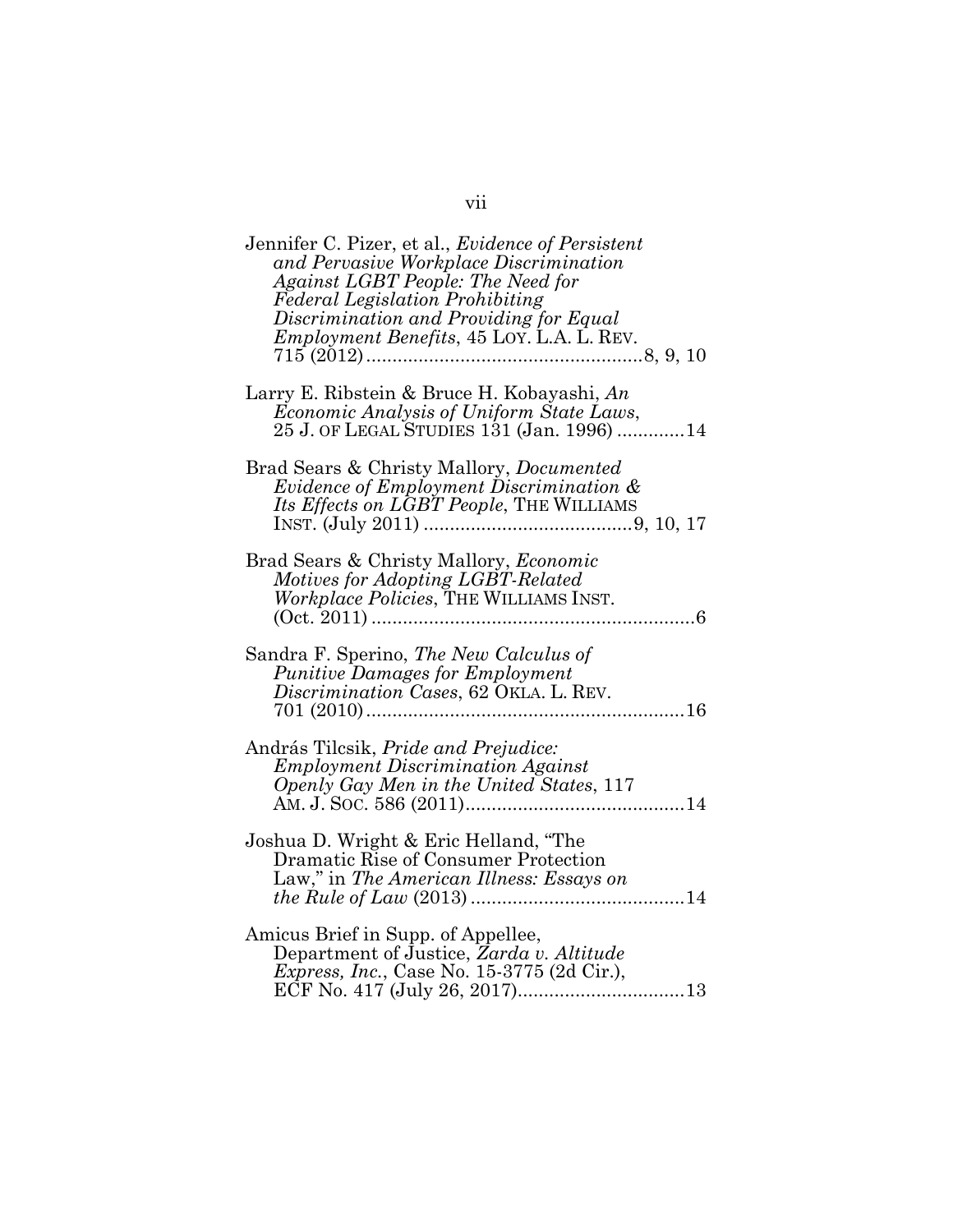#### INTEREST OF AMICI CURIAE<sup>1</sup>

The 76 businesses and organizations that join this brief share an interest in equality because they know that ending discrimination in the workplace is good for business, their employees, and the U.S. economy as a whole. The below businesses and organizations are committed to giving everyone the opportunity to earn a living, excel in their profession, and provide for their family free from fear of unequal treatment. Amici listed below support the notion that no one should be passed over for a job, paid less, fired, or subject to harassment or any other form of discrimination based on nothing more than their sexual orientation, which is inherently sex-based. Creating workplaces in which employees are and feel safe from discrimination frees them to do their best work, with substantial benefits for their employers.

The businesses and organizations joining this brief, also listed in the attached Appendix, are:

AdRoll, Inc.; Affirm, Inc.; Airbnb, Inc.; AltSchool; American Airlines; Apple; BASF Corporation; Ben & Jerry's Homemade, Inc.; Betterment; Brandwatch; Caldwell Partners; Carnival Corporation; CBS Corporation; Celtra Inc.; Cigna Health and Life Insurance Company; Citrix Systems, Inc.; City National Bank; Coach, Inc.; Cornerstone Capital Inc.;

Pursuant to Supreme Court Rule 37.6, counsel for *amici* state that no counsel for any party authored this brief in whole or in part, and no person or entity other than amici made a monetary contribution intended to fund preparation or submission of this brief. Counsel of record for all parties were timely notified of *amici*'s intention to file this brief more than ten days prior to its filing.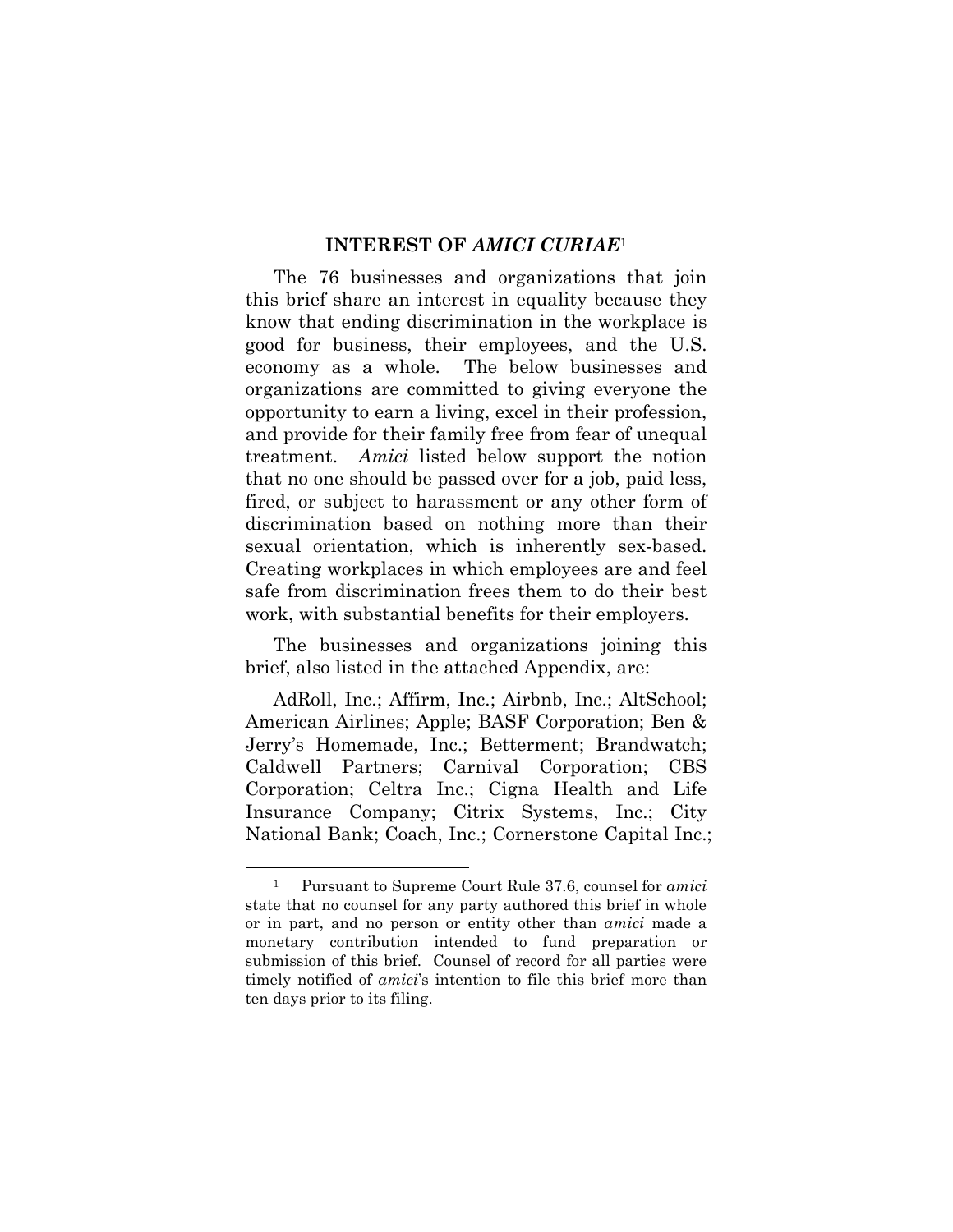Deutsche Bank; Diageo North America, Inc.; DoorDash, Inc.; Dropbox, Inc.; Eastern Bank; eBay Inc.; Edelman; The Estée Lauder Companies; Facebook, Inc.; FiftyThree, Inc.; General Assembly; Google LLC; Gusto; HopSkipDrive; IAC/InterActiveCorp; Indiegogo; Intel Corporation; Kargo; Levi Strauss & Co.; Linden Lab; LinkedIn; Lyft, Inc.; Mapbox; MassMutual; Mastercard International Inc.; Match Group, Inc.; Miami HEAT; Microsoft Corporation; Mitchell Gold + Bob Williams; Morgan Stanley; National Gay & Lesbian Chamber of Commerce (NGLCC); NIO U.S.; OBOX Solutions; On Top of the World Communities, Inc.; Out Leadership; PayPal Holdings, Inc.; Pinterest; RBC Bank (Georgia), N.A.; RBC Capital Markets, LLC; RealNetworks, Inc.; Replacements, Ltd.; Rhapsody International Inc. d/b/a Napster; Rising Tide Brewing Company; Royal Bank of Canada; salesforce.com, inc.; Shutterstock, Inc.; Spotify USA Inc.; Starbucks Corporation; Sun Life Financial (U.S.) Services Company, Inc.; Tampa Bay Rays Baseball Ltd.; Thumbtack, Inc.; Trillium Asset Management; Uber Technologies, Inc.; Ultragenyx Pharmaceutical Inc.; Viacom Inc.; Weebly, Inc.; and Witeck Communications.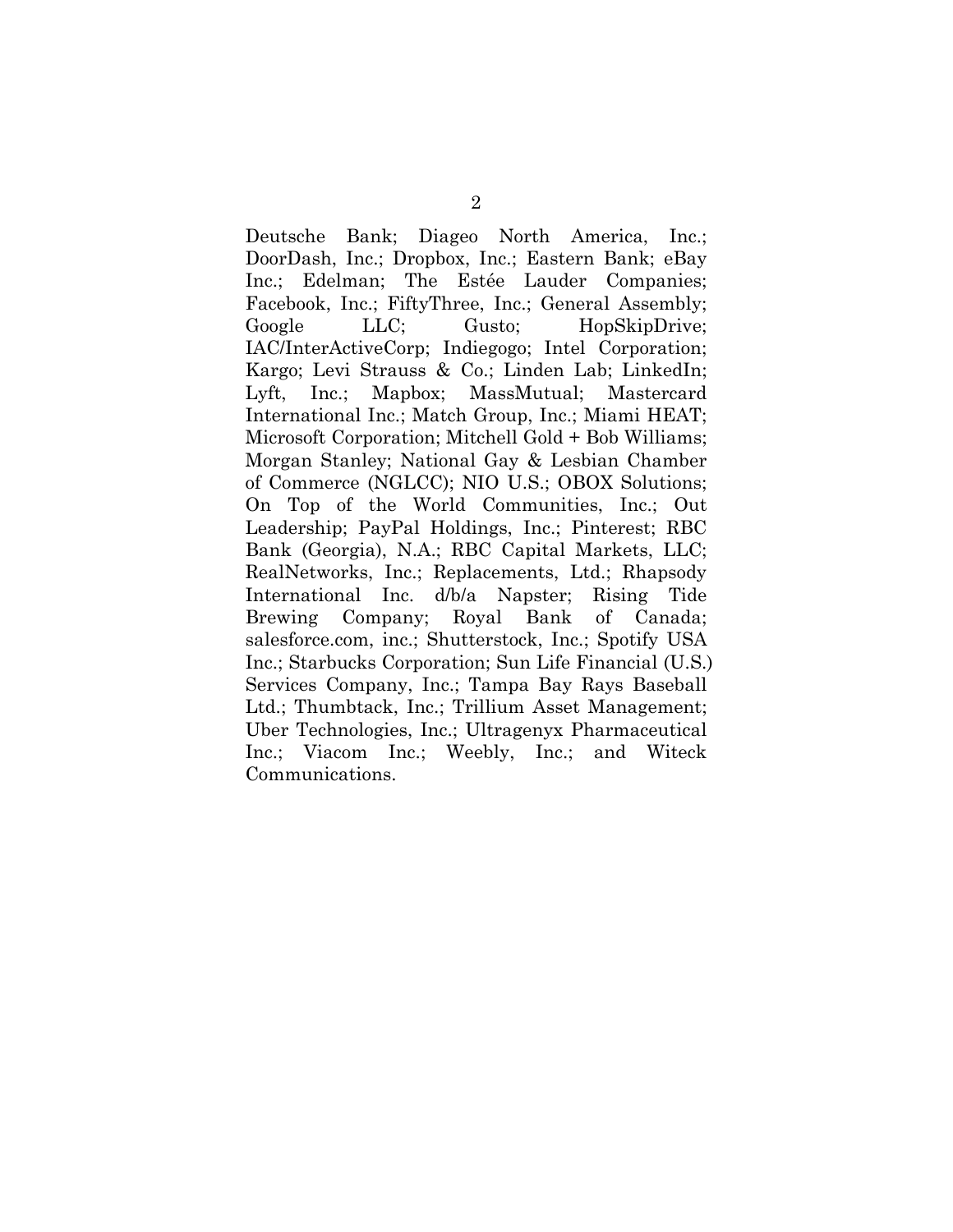#### SUMMARY OF ARGUMENT

Interpreting Title VII of the Civil Rights Act of 1964 to exclude sexual orientation from protections against sex discrimination, as the court of appeals did in the decision below, has wide-ranging, negative consequences for businesses, their employees, and the U.S. economy. Businesses' first-hand experiences—supported by extensive social-science research—confirm the significant costs for employers and employees when sexual orientation discrimination is not forbidden by a uniform law, even where other policies exist against such discrimination. Our nation's employers and employees would benefit from this Court's grant of review and ruling that members of the nation's large and productive lesbian, gay, bisexual and transgender ("LGBT") workforce need not fear discrimination for simply doing their jobs.

There is no truth to the notion that laws forbidding sexual orientation discrimination are unreasonably costly or burdensome for business. To the contrary, recognizing that Title VII prohibits sexual orientation discrimination as a form of sex discrimination would strengthen and expand benefits to businesses, such as the ability to recruit and retain top talent; to generate innovative ideas by drawing on a greater breadth of perspectives, characteristics, and experiences; to attract and better serve a diverse customer base; and to increase productivity among employees who experience their workplace as a place where they are valued and respected.

Unless this Court grants review, the same federal law will continue to be interpreted in opposite ways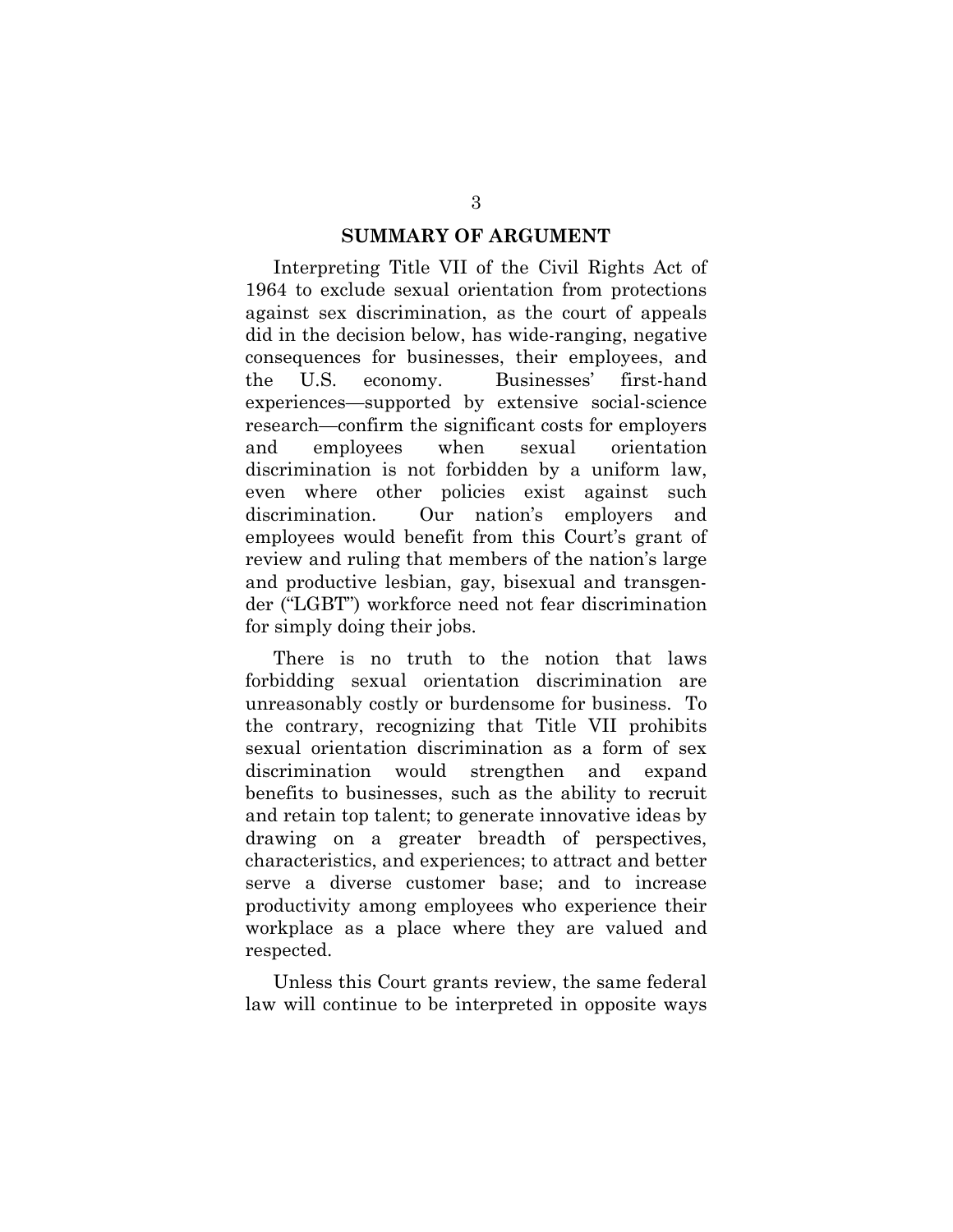based on nothing more than the happenstance of the state in which an employee lives. Such a lack of uniformity in the treatment of the same federal law creates significant business costs that federal employment discrimination law is intended to obviate.

Accordingly, the 76 above-listed businesses and organizations joining this brief respectfully urge this Court to grant the petition for a writ of certiorari and recognize that Title VII's prohibition on discrimination "because of … sex" includes the prohibition of sexual orientation discrimination.

#### ARGUMENT

## I. EXCLUDING SEXUAL ORIENTATION FROM TITLE VII'S PROTECTION AGAINST SEX DISCRIMINATION UN-DERMINES THE NATION'S BUSINESS INTERESTS

Amici are businesses and organizations in wideranging sectors of the national and local economy and are committed to building workplaces that value diversity, inclusion, and equality. The U.S. economy is strengthened when *all* employees are protected from discrimination in the workplace. The failure to recognize that Title VII protects LGBT workers hinders the ability of *amici* to compete in all corners of the nation and harms the U.S. economy as a whole.

### A. The U.S. Economy Benefits From A Diverse Workforce

Diversity is a key factor in U.S. businesses' ability to compete and succeed in the modern global economy. Including diverse viewpoints in the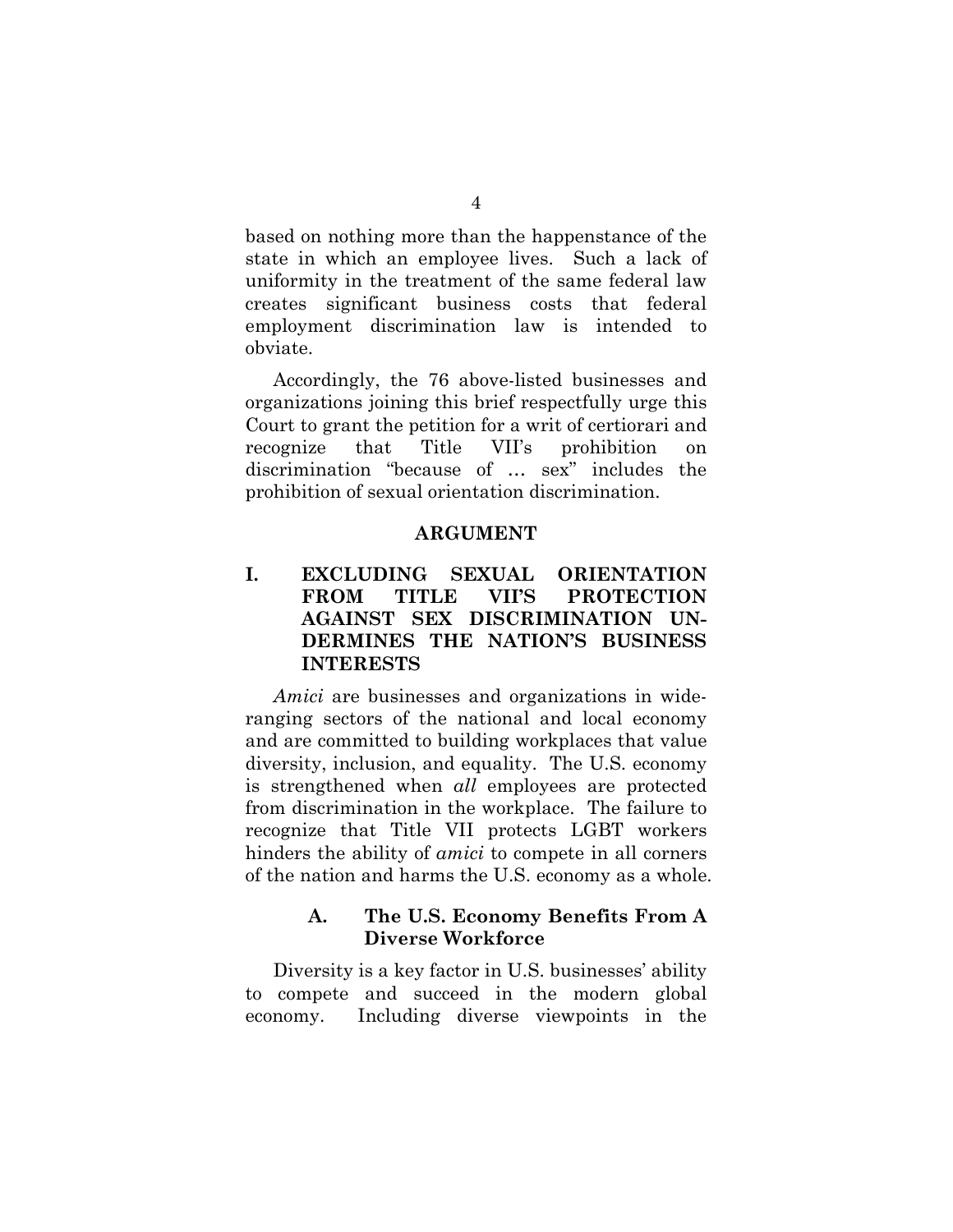workforce brings unique backgrounds and experiences to the table, fostering creativity and innovation, making such businesses more competitive in the local, national, and global economy. <sup>2</sup> Diversity has been found to "unlock[] innovation by creating an environment where 'outside the box' ideas are heard." <sup>3</sup> LGBT individuals come from all backgrounds, offer insights drawn from every walk of life, and bring unique and valuable perspectives on these experiences.

A diverse and inclusive workforce likewise furthers businesses' ability to connect with consumers, particularly given that the buying power of diverse groups has increased substantially over the past 30 years.<sup>4</sup> In 2016, the buying power of LGBT people in the United States stood at over \$900 billion. <sup>5</sup> In "matching the market," businesses succeed by including diverse employees who "are

<sup>2</sup> See Jon Miller & Lucy Parker, Open For Business: The Economic and Business Case for Global LGB&T Inclusion 28 (2015), https://tinyurl.com/y9mtp3of ("Researchers have found a close correlation between economic development and LGB&T inclusion.").

<sup>3</sup> Sylvia Ann Hewlett, et al., How Diversity Can Drive Innovation, HARV. BUS. REV. (Dec. 2013), https://tinyurl.com/j8nyu8k.

<sup>4</sup> Alison Kenney Paul, et al., Diversity as an Engine of Innovation: Retail and Consumer Goods Companies Find Competitive Advantage in Diversity, 8 DELOITTE REV. 108, 111 (2011), https://tinyurl.com/ya8nb3rd.

<sup>5</sup> Jeff Green, LGBT Purchasing Power Near \$1 Trillion Rivals Other Minorities, BLOOMBERG (July 20, 2016), https://tinyurl.com/jzdaptl ("The combined buying power of U.S. lesbian, gay, bisexual and transgender adults rose about 3.7 percent to \$917 billion last year[.]").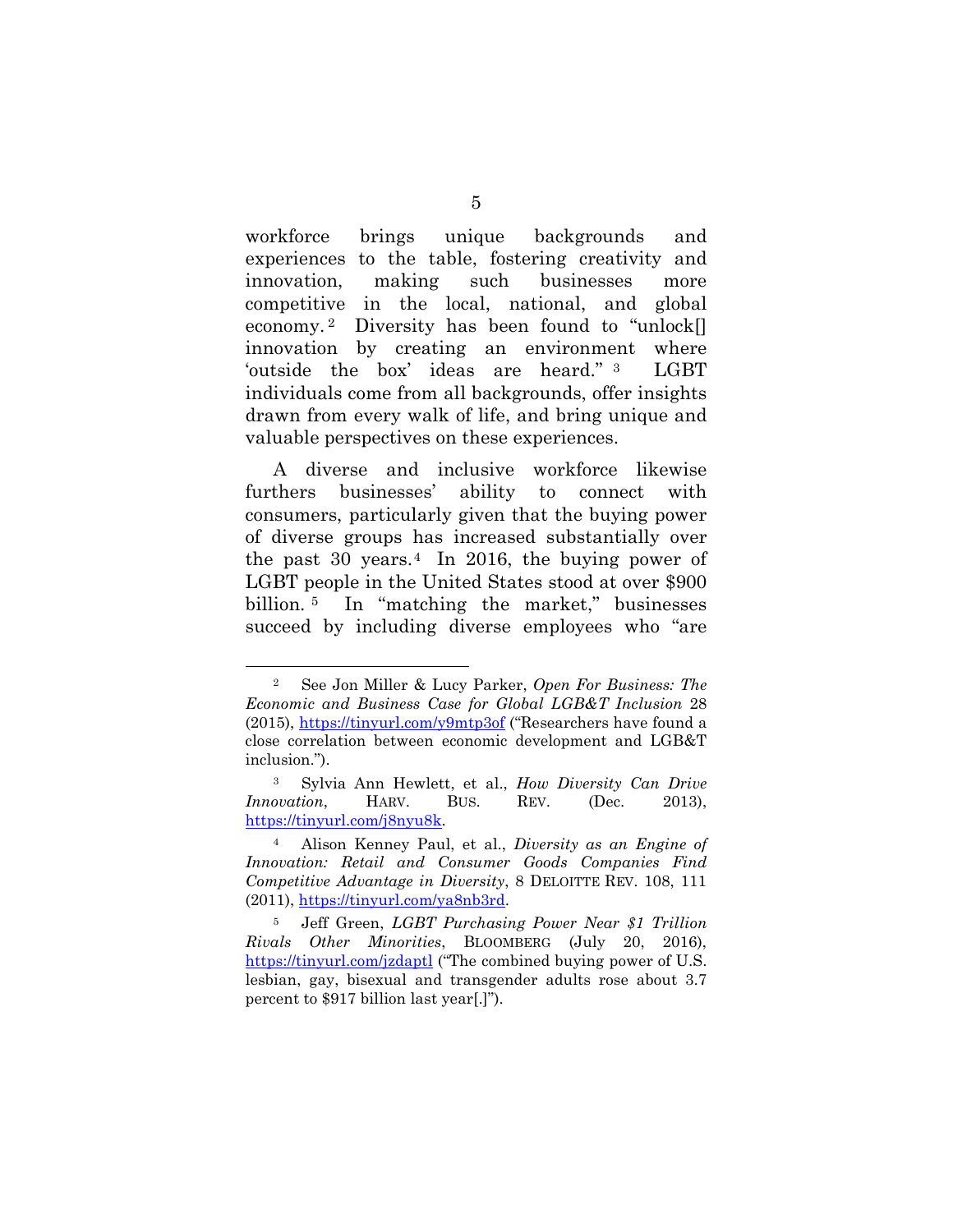better attuned to the unmet needs of consumers or clients like themselves," and "their insight is critical to identifying and addressing new market opportunities."<sup>6</sup>

LGBT-inclusive workplaces result in stronger work performance by all employees. When LGBT employees feel safe to be themselves in the workplace, "everybody's productivity is enhanced, including straight and nontransgender colleagues."<sup>7</sup> In a survey of the top 50 Fortune 500 companies and the top 50 federal government contractors, for example, the overwhelming majority of the topperforming, most-innovative companies connect policies prohibiting sexual orientation discrimination with a better bottom line.<sup>8</sup>

Recent studies confirm that companies with LGBT-inclusive workplaces have better financial outcomes. <sup>9</sup> This superior performance extends beyond the walls of the company itself to the larger community in which the company operates; as

Sylvia Ann Hewlett, et al., *Innovation*, *Diversity*, and Market Growth, CTR. FOR TALENT INNOVATION 4 (2013), https://tinyurl.com/htpyqra.

Crosby Burns, The Costly Business of Discrimination, CTR. FOR AM. PROGRESS 34 (2012), https://tinyurl.com/j2r8wtu.

<sup>8</sup> Brad Sears & Christy Mallory, Economic Motives for Adopting LGBT-Related Workplace Policies, THE WILLIAMS INST. 2 (Oct. 2011), https://tinyurl.com/yd5g6sha (surveying top 50 Fortune 500 companies (2010) and top 50 federal government contractors (2009)).

<sup>9</sup> See, e.g., Credit Suisse ESG Research, LGBT: The Value of Diversity 1 (2016), https://tinyurl.com/ybwhjqe8 (finding that 270 companies that supported and embraced LGBT employees outperformed the market by 3% per annum).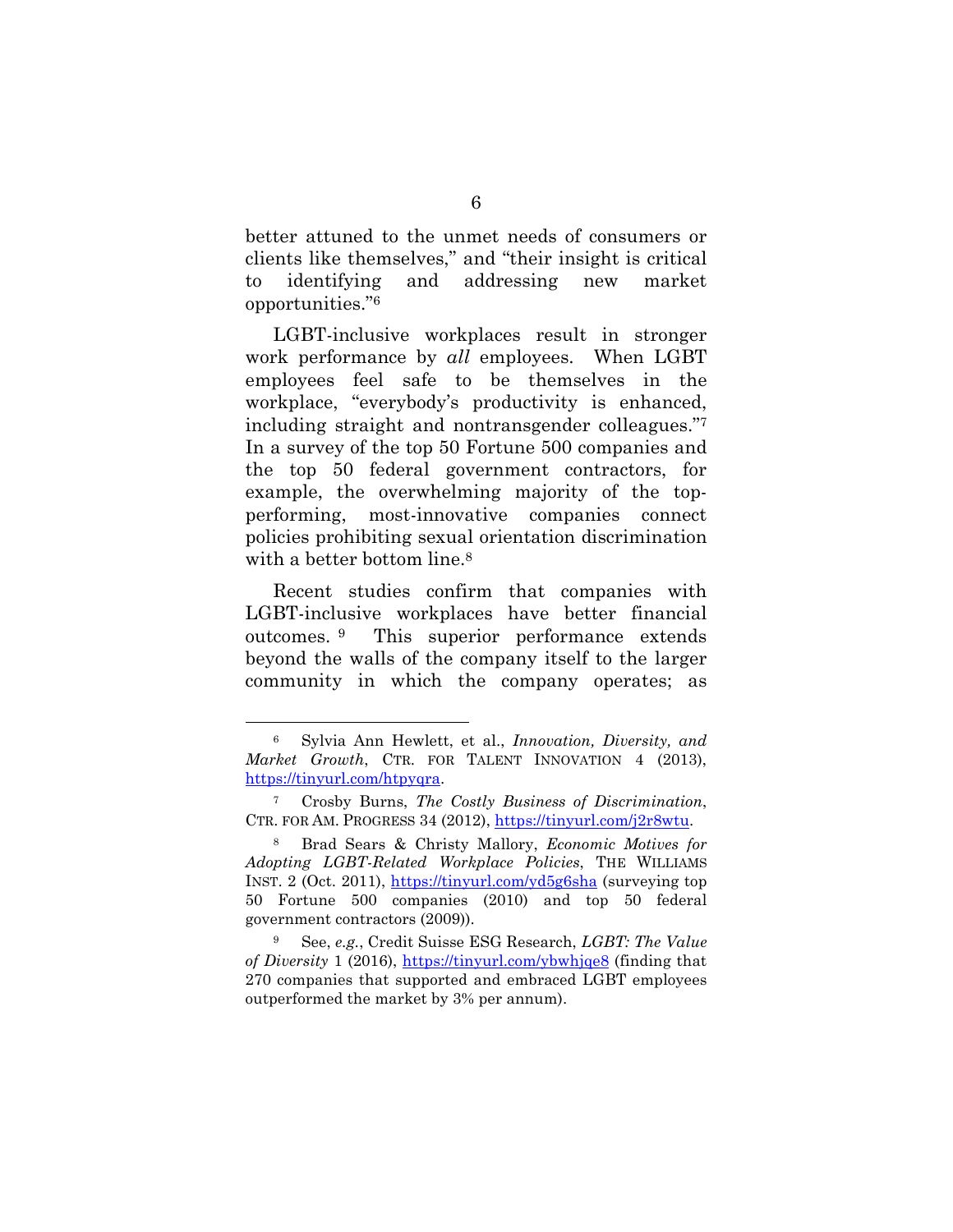multiple studies have found, the level of inclusiveness of LGBT employees is strongly correlated with a jurisdiction's "wealth, prospects for economic investment, and ability to recruit talent." <sup>10</sup> Recognizing that uniform federal law protects LGBT employees would benefit individual businesses, and the economy as a whole, by removing an artificial barrier to the recruitment, retention, and free flow of talent.

## B. Excluding Sexual Orientation From Title VII's Prohibition On Sex Discrimination Undermines Diverse And Inclusive Workplaces

Employment discrimination based on sexual orientation (a form of sex-based discrimination) is widespread and has significant, harmful effects on employers, employees, and the bottom line. As of 2016, approximately 10 million adults in the United States  $(4.1\%$  of all adults) identify as LGBT.<sup>11</sup> By any measure, the LGBT segment of the U.S. workforce represents a significant number of both

<sup>10</sup> Lauren Box, It's Not Personal, It's Just Business: The Economic Impact of LGBT Legislation, 48 IND. L. REV. 995, 995- 96 (2015) ("While LGBT inclusiveness is not the only factor contributing to a state's economic vitality, it plays a key role in helping states progress in the economic development race.").

 $11$  Gary J. Gates, In US, More Adults Identifying as LGBT, GALLUP (Jan. 11, 2017), https://tinyurl.com/yb9d8ubd; see also Gary J. Gates, LGBT Demographics: Comparisons Among Population-Based Surveys, THE WILLIAMS INST. (Oct. 2014), https://tinyurl.com/y8mn6hjw (summarizing various surveys conducted from 2006 to 2014, the results of which implied that between 5.2 and 9.5 million adults in the U.S. identified as LGBT).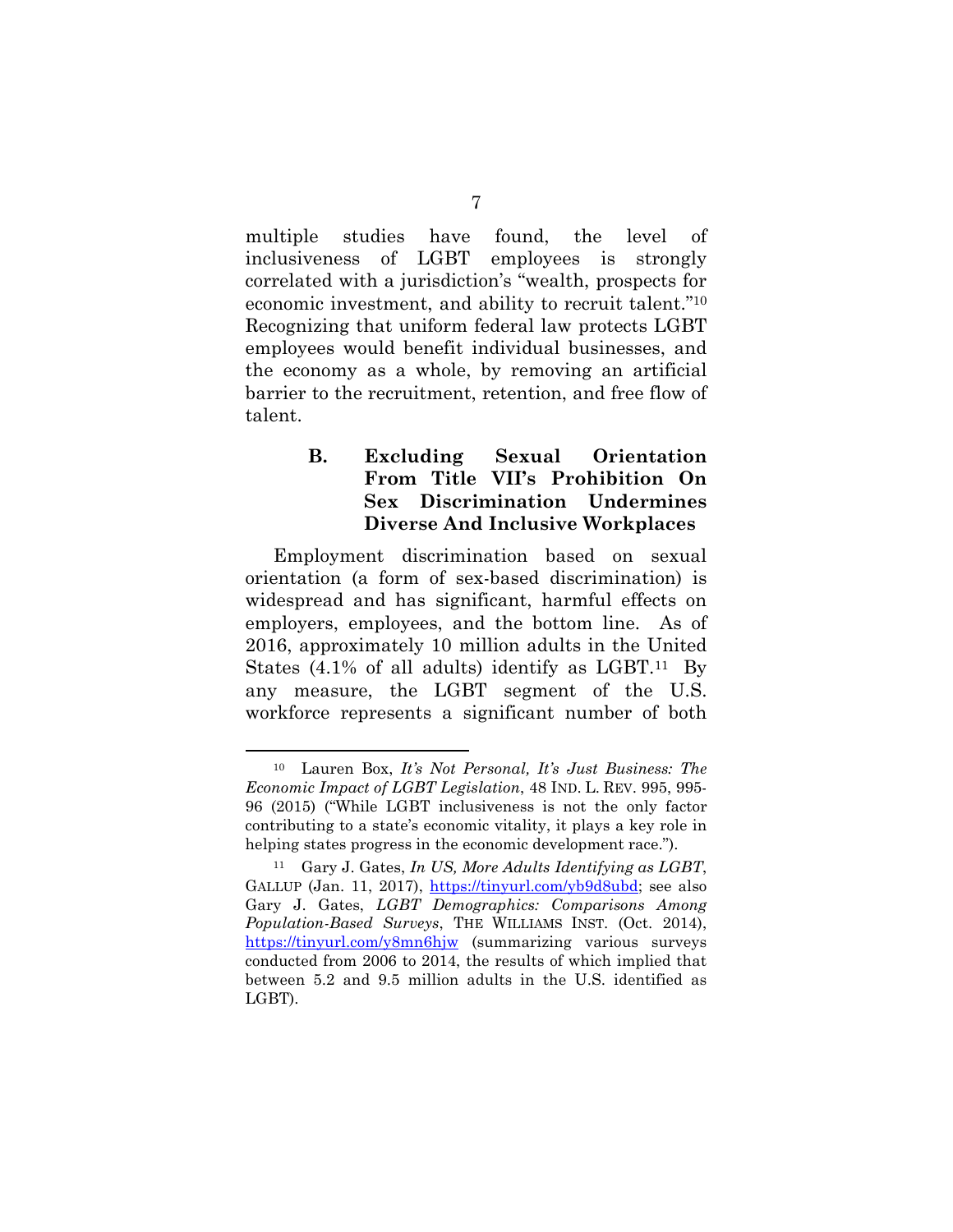public- and private-sector employees. Businesses draw on and benefit from the contributions of LGBT workers at all levels and across industries.

Many courts have acknowledged the long history of sexual orientation discrimination in the workplace. See, e.g., SmithKline Beecham Corp. v. Abbott Labs., 740 F.3d 471, 484-85 (9th Cir. 2014) ("for most of the history of this country, being openly gay resulted in significant discrimination," including "in employment"); Roberts v. United Parcel Serv., Inc., 115 F. Supp. 3d 344, 361-66 (E.D.N.Y. 2015) (surveying empirical literature on workplace discrimination against LGBT employees). There is also significant evidence that such discrimination remains pervasive, <sup>12</sup> including evidence that has been offered to Congress in legislative hearings.<sup>13</sup> One analysis estimates that, as of 2011, over 25% of all lesbian, gay, and bisexual respondents had

 $12$  See, e.g., Jennifer C. Pizer, et al., Evidence of Persistent and Pervasive Workplace Discrimination Against LGBT People: The Need for Federal Legislation Prohibiting Discrimination and Providing for Equal Employment Benefits, 45 LOY. L.A. L. REV. 715, 719-22 (2012).

<sup>13</sup> Equality at Work: The Employment Non-Discrimination Act: Examining Equality at Work, Including S. 811, To Prohibit Employment Discrimination on the Basis of Sexual Orientation or Gender Identity Before S. Comm. on Health, Educ., Labor, and Pensions, 112th Cong. 8-10 (2012) (statement of M.V. Lee Badgett, Research Director, The Williams Inst.), https://tinyurl.com/ycqk6ntb (describing evidence of continuing discrimination in sources such as: (1) official complaints filed in states that prohibit such conduct, (2) controlled experiments to measure the treatment of LGBT job applicants, (3) comparisons of wages earned by LGBT employees and their heterosexual peers, and (4) self-reported experiences).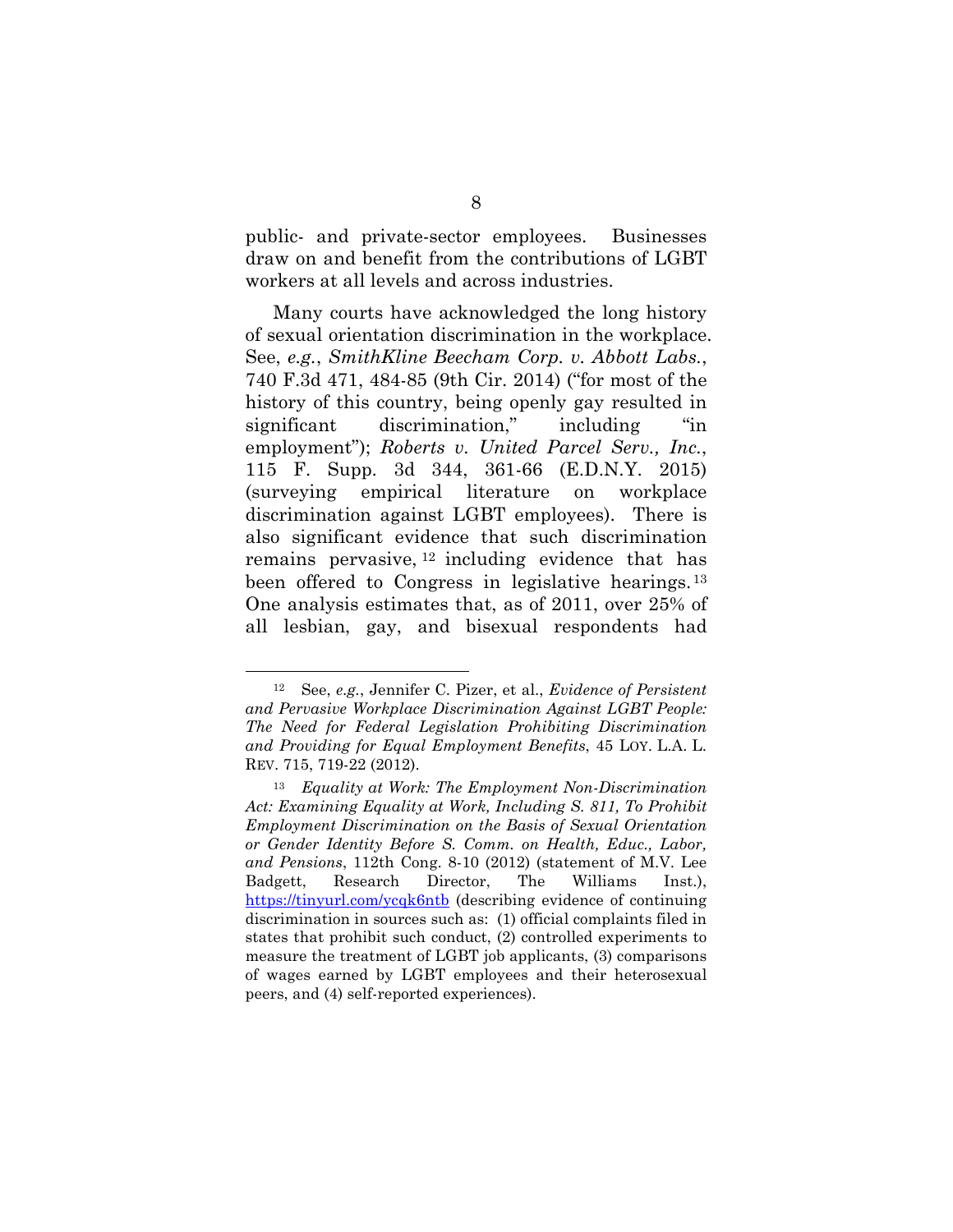experienced sexual orientation discrimination (such as harassment and wage discrimination) at the workplace in the past five years—a figure that rose to 42% when expanded to cover their entire working lives.14 Rates of discrimination were even higher for LGBT persons who did not hide their sexual orientation at work, with harassment being the most common reported form of discrimination. <sup>15</sup> And nearly one in ten out gay, lesbian, or bisexual respondents reported losing a job due to sexual orientation discrimination in the last five years.<sup>16</sup> Such discrimination is not hidden—up to 30% of heterosexual respondents reported having witnessed anti-gay discrimination at the workplace.<sup>17</sup>

Amici recognize that their employees are essential to their success and are, in many ways, their most valuable assets. Accordingly, amici are strong proponents of anti-discrimination laws and policies, which are linked to higher morale and productivity. Sexual orientation discrimination—

<sup>14</sup> Brad Sears & Christy Mallory, Documented Evidence of Employment Discrimination & Its Effects on LGBT People, THE WILLIAMS INST. 4 (July 2011), https://tinyurl.com/ld8w42w; id. at 1-2 (prior work documenting discrimination against LGBT persons has drawn data from "field studies, controlled experiments, academic journals, court cases, state and local administrative complaints, complaints to community-based organizations, and in newspapers, books and other media").

<sup>15</sup> Sears & Mallory, supra note 14, at 4-5; see also Pew Research Center, A Survey of LGBT Americans: Attitudes, Experiences and Values in Changing Times 42 (June 2013), https://tinyurl.com/nmfpx7a (21% of LGBT persons report unequal treatment by their employer).

<sup>16</sup> Sears & Mallory, supra note 14, at 5.

 $17$  Pizer, supra note 12, at 727.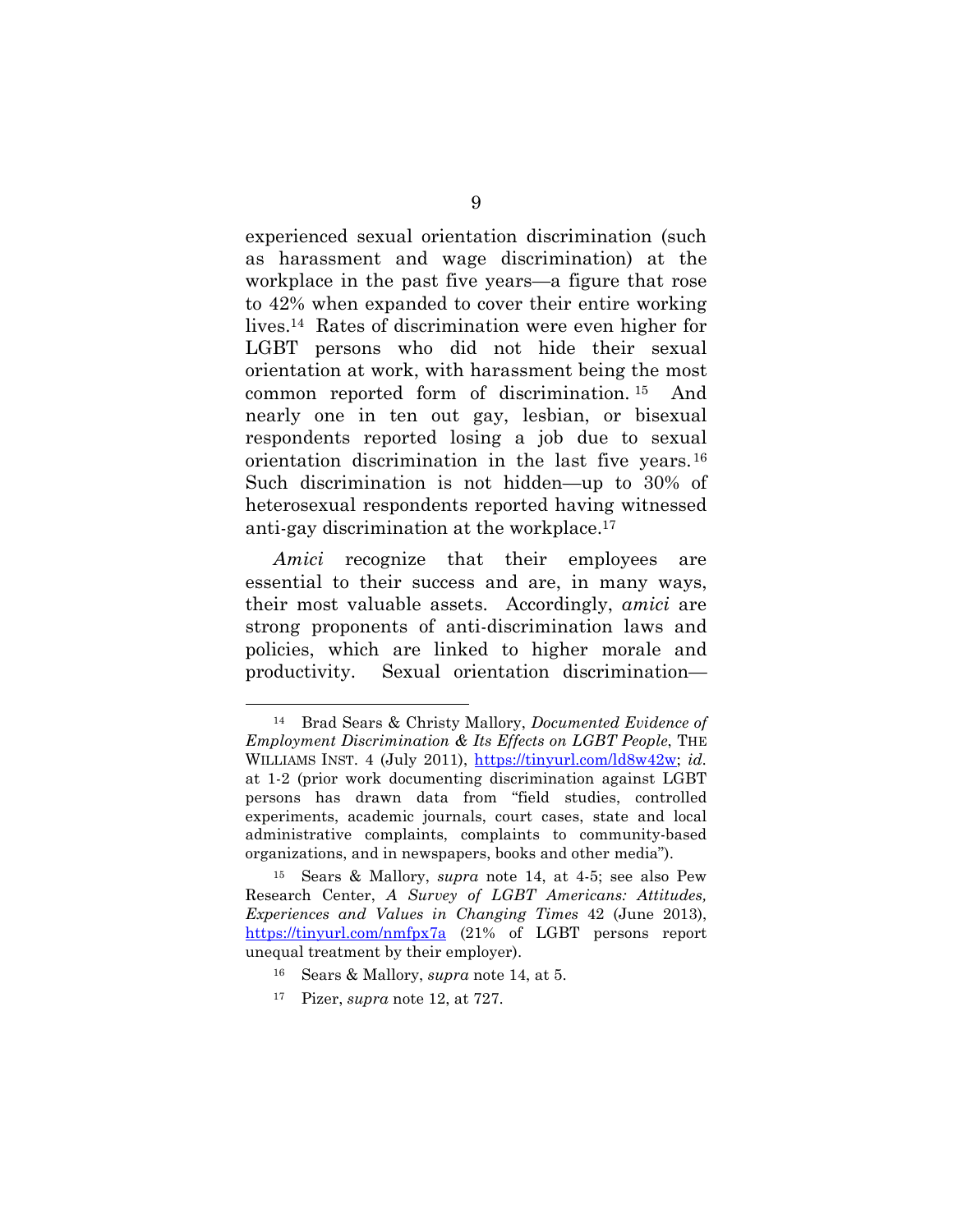even the mere risk of such discrimination—impedes productivity by instilling unnecessary anxiety in employees and creating a culture that suffocates openness.18 In the absence of full protection from discrimination, LGBT employees may seek to protect themselves by hiding who they are, a practice linked by substantial research to poor workplace and health outcomes.<sup>19</sup>

Hiding one's sexual orientation is a rational response to the fact that those persons who are out in the workplace are more likely to experience discrimination than their closeted peers.20 Fear of discrimination has also been shown to exact a significant toll on employees—manifesting in, inter alia, negative attitudes toward one's career; increased stress; difficulty trusting coworkers and superiors; and experiences of isolation, frustration, anxiety, depression, and low self-esteem.<sup>21</sup>

LGBT employees cannot perform effectively when they are subject to the ever-present possibility of discrimination. Productivity decreases when workplaces are unwelcoming or hostile to LGBT workers—these workers, for example, report spending time looking for other jobs, feeling

<sup>18</sup> M.V. Lee Badgett, et al., The Business Impact of LGBT-Supportive Workplace Policies, THE WILLIAMS INST. 26 (May 2013), https://tinyurl.com/y7mtb6um.

See Badgett, *supra* note 18, at 6, 26; see also Burns, supra note 7, at 33 ("Gay and transgender employees who are out at work are 20 to 30% more productive than their closeted counterparts."); Pizer, supra note 12, at 735-37.

<sup>20</sup> See Sears & Mallory, supra note 14, at 1.

<sup>21</sup> Pizer, supra note 12, at 736-37, 740-41.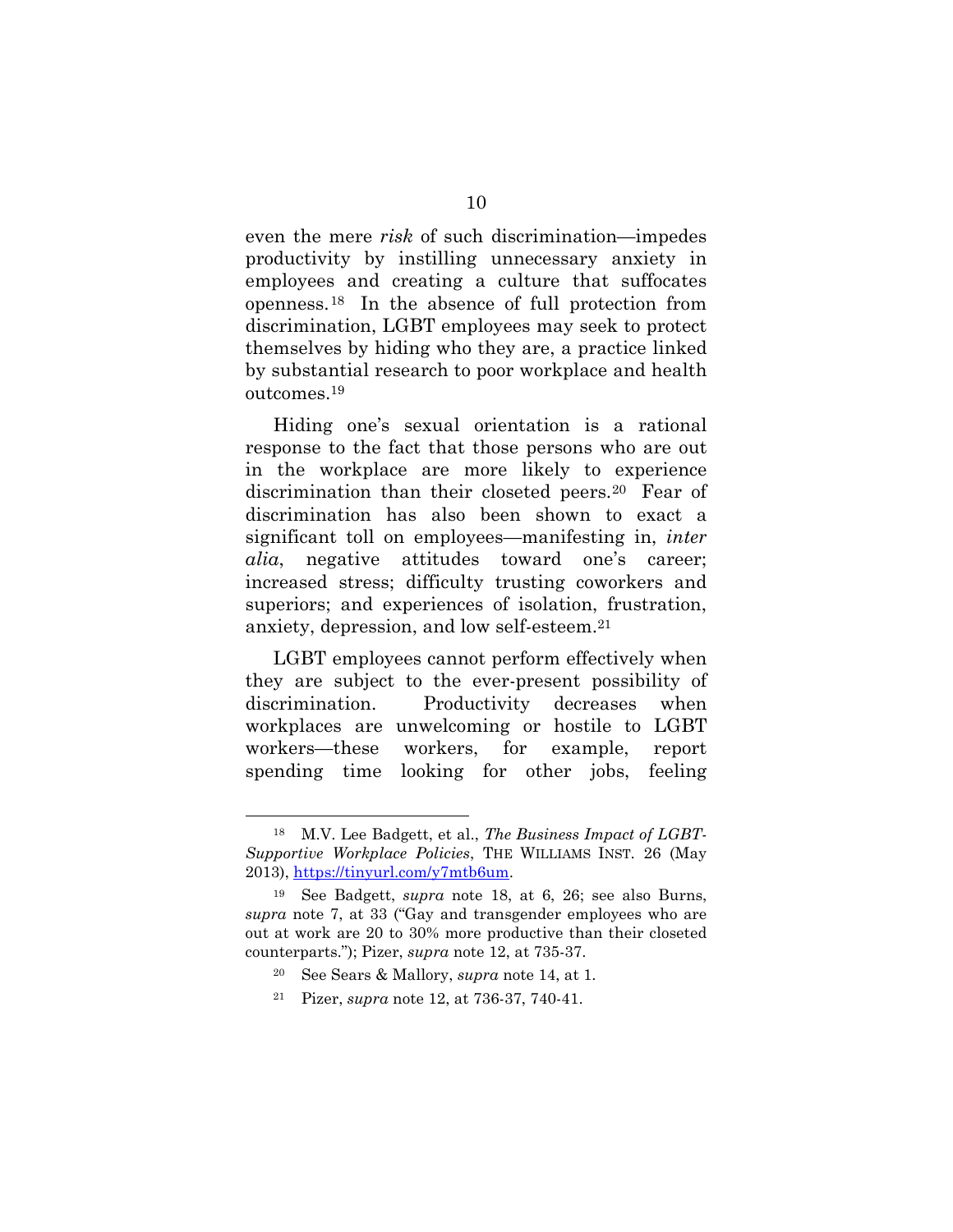exhausted from expending energy to hide their identities, and being distracted due to a negative environment.<sup>22</sup>

"Laws are perhaps the strongest of social structures that uphold and enforce stigma,"<sup>23</sup> and excluding a class of persons from legal protections sends a strong message in the workplace. Excluding sexual orientation from sex discrimination protections has a stigmatizing effect on LGBT employees, resulting in negative consequences for employee health and productivity. <sup>24</sup> For example,

<sup>22</sup> Human Rights Campaign, The Cost of the Closet and the Rewards of Inclusion: Why the Workplace Environment for LGBT People Matters to Employers 2-3, 22 (May 2014), https://tinyurl.com/ycbzwzme. Other ways productivity is negatively affected by an unwelcoming workplace environment included when LGBT workers responded to this culture by avoiding a specific project, a social event, or certain coworkers. Id. at 22.

<sup>23</sup> Perry v. Schwarzenegger, 704 F. Supp. 2d 921, 974 (N.D. Cal. 2010).

<sup>24</sup> See, e.g., Mark L. Hatzenbuehler, et al., Structural Stigma and All-Cause Mortality in Sexual Minority Populations, 103 SOC. SCI. & MED. 33, 37 (2014) (finding life expectancy reduced by an average of 12 years for sexual minorities living in communities with high levels of anti-gay prejudice); Mark L. Hatzenbuehler, et al., Stigma as a Fundamental Cause of Population Health Inequalities, 103 AM. J. PUB. HEALTH 813, 816 (2013) (noting the corrosive impact of stigma on physical and mental health, social relationships, and self-esteem); Ilan H. Meyer, Prejudice, Social Stress, and Mental Health in Lesbian, Gay, and Bisexual Populations: Conceptual Issues and Research Evidence, 129 PSYCHOL. BULL. 674, 679-85 (2003) (summarizing empirical evidence of "minority stress" in LGB populations and attendant health consequences); Vickie M. Mays & Susan D. Cochran, Mental Health Correlates of Perceived Discrimination Among Lesbian, (footnote continued)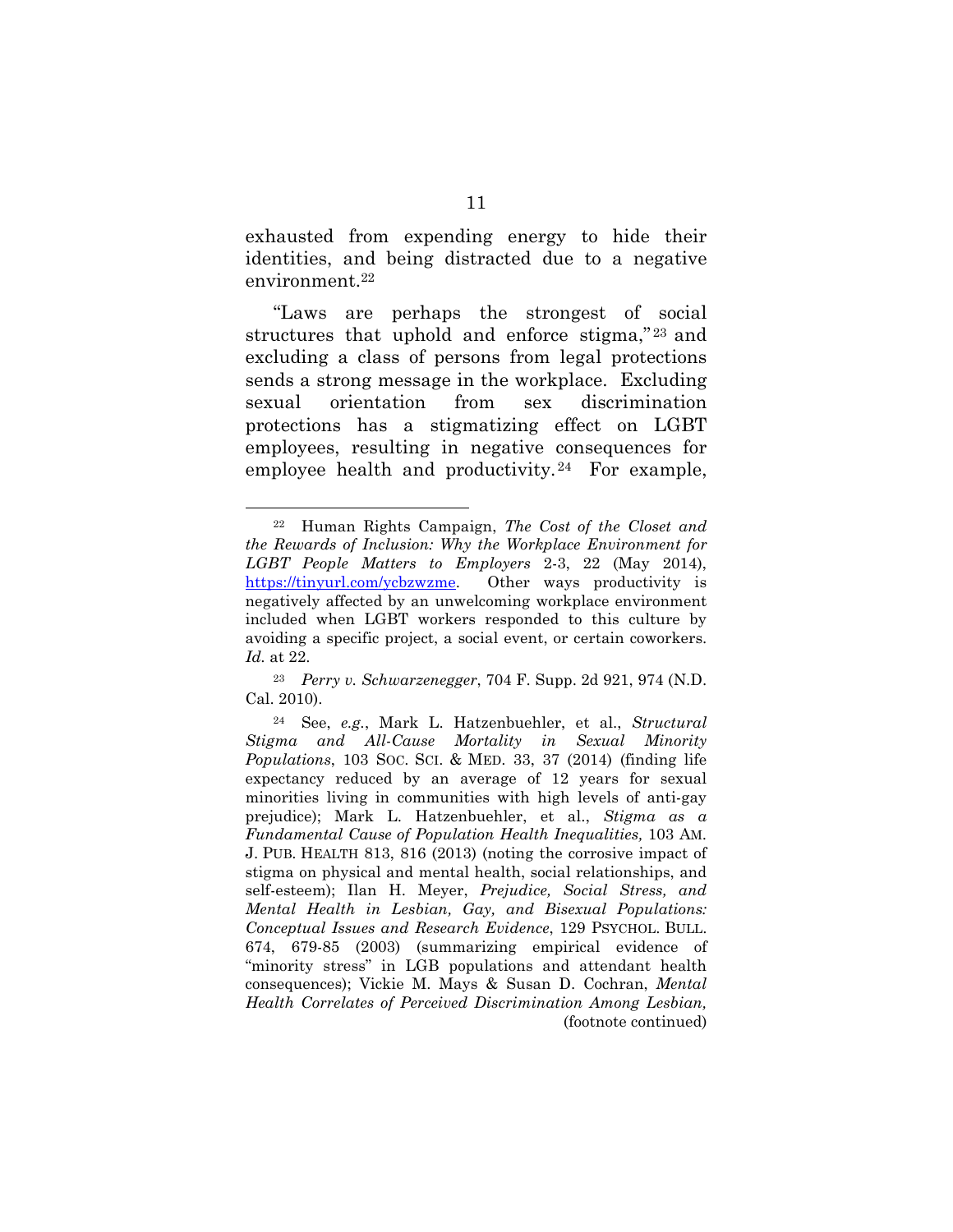whereas nearly 10% of LGBT employees reported finding a new job to escape a workplace that was not accepting, over 25% of LGBT employees reported staying in a job *specifically* because it offered an inclusive, safe workplace.<sup>25</sup>

The failure of non-discrimination protections to include LGBT employees takes a heavy toll on businesses' bottom lines and, in the aggregate, hurts economic growth. The U.S. economy could save as much as \$8.9 billion by protecting and welcoming LGBT employees in the workplace—more than any other country.26 One study, for example, concluded that businesses in one state "risk[ed] losing \$8,800 on average for each LGBT employee that leaves the state or changes jobs because of the negative environment." <sup>27</sup> Such costs can be significantly higher depending on the job.<sup>28</sup>

Gay, and Bisexual Adults in the United States, 91 AM. J. PUB. HEALTH 1869, 1874 (2001) (finding "robust association between experiences of discrimination and indicators of psychiatric morbidity" and noting that "social factors, such as discrimination against gay individuals, function as important risk factors for psychiatric morbidity").

 $25$  See Human Rights Campaign, supra note 22, at 23.

<sup>&</sup>lt;sup>26</sup> Ian Johnson & Darren Cooper, LGBT Diversity: Show Me the Business Case, OUT NOW 5, 47 (2015), https://tinyurl.com/yaput4mn.

<sup>27</sup> Christy Mallory & Brad Sears, Discrimination, Diversity, and Development: The Legal and Economic Implications of North Carolina's HB2, THE WILLIAMS INST. 2 (May 2016) (emphasis added), https://tinyurl.com/y6wpzoj3.

<sup>28</sup> See Burns, supra note 7, at 10 (assessing replacement costs as between \$75,000 and \$211,000 for an executive with \$100,000 salary).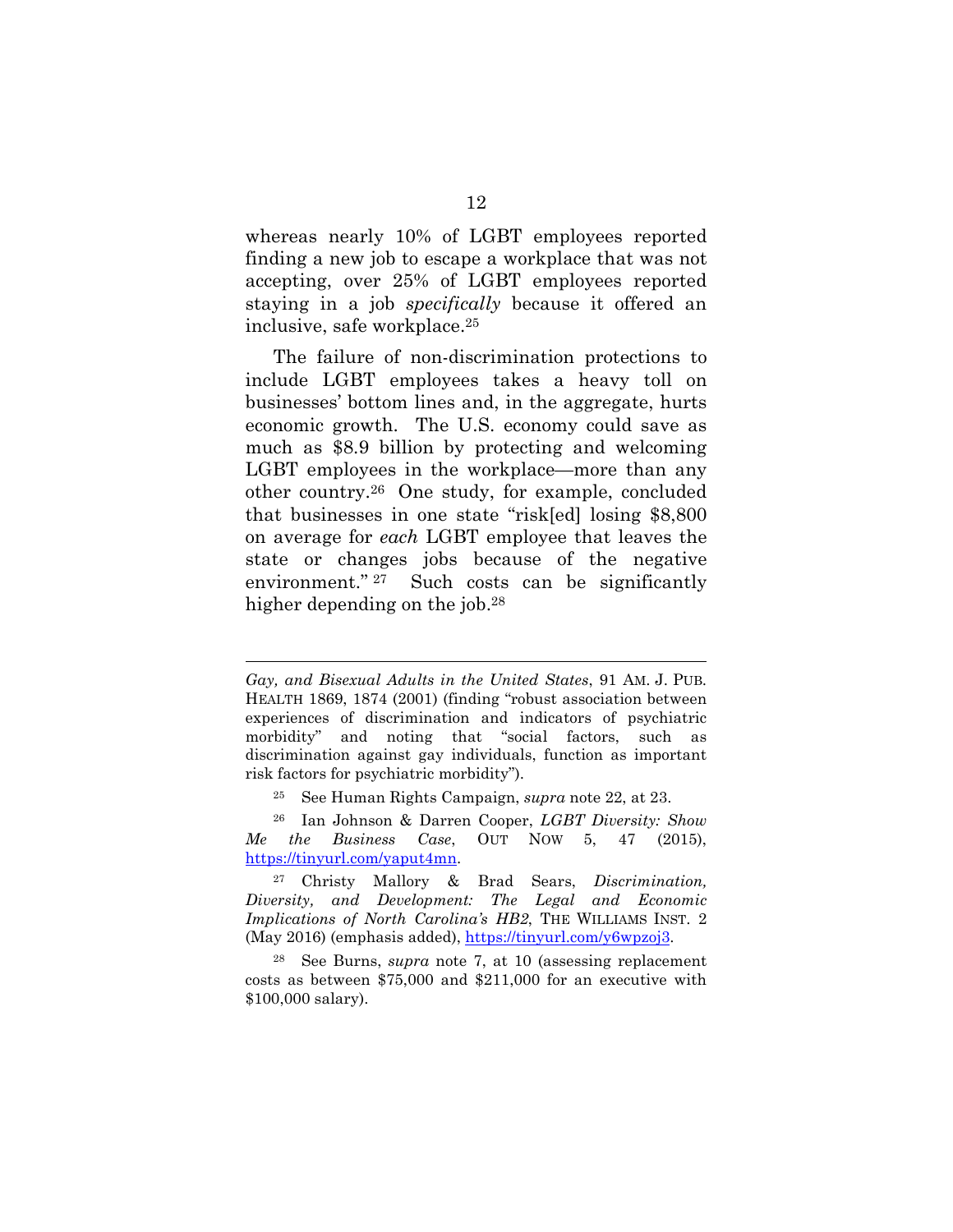## II. THE CURRENT SPLIT IN FEDERAL CIR-CUIT COURT DECISIONS OVER WHE-THER TITLE VII PROHIBITS SEXUAL ORIENTATION DISCRIMINATION HARMS BUSINESSES AND THE U.S. ECONOMY

Businesses have the greatest opportunity for success when they operate under legal certainty. Under the current state of federal law, however, employees who work in Illinois, Indiana, or Wisconsin enjoy a different set of federal antidiscrimination protections than those who work in Alabama, Florida, or Georgia. Compare Hively v. Ivy Tech Cmty. Coll. of Ind., 853 F.3d 339 (7th Cir. 2017) (holding that sexual orientation discrimination is a form of sex discrimination to which Title VII applies) with Evans v. Georgia Regional Hospital, 850 F.3d 1248 (11th Cir. 2017) (sexual orientation discrimination not a form of sex discrimination actionable under Title VII). This Court should grant review to dispel this conflict and uncertainty, and to ensure the consistent nationwide interpretation of a vital federal statute.

The need for uniformity is underlined by the conflicting positions adopted by the EEOC and the Department of Justice. Compare Baldwin v. Foxx, EEOC Appeal No. 0120133080, 2015 WL 4397641, at \*10 (July 15, 2015) ("Complainant's allegations of discrimination on the basis of his sexual orientation state a claim of discrimination on the basis of sex within the meaning of Title VII.") with Amicus Brief in Supp. of Appellee, Department of Justice, at 9, Zarda v. Altitude Express, Inc., Case No. 15-3775 (2d Cir.), ECF No. 417 (July 26, 2017) ("Title VII does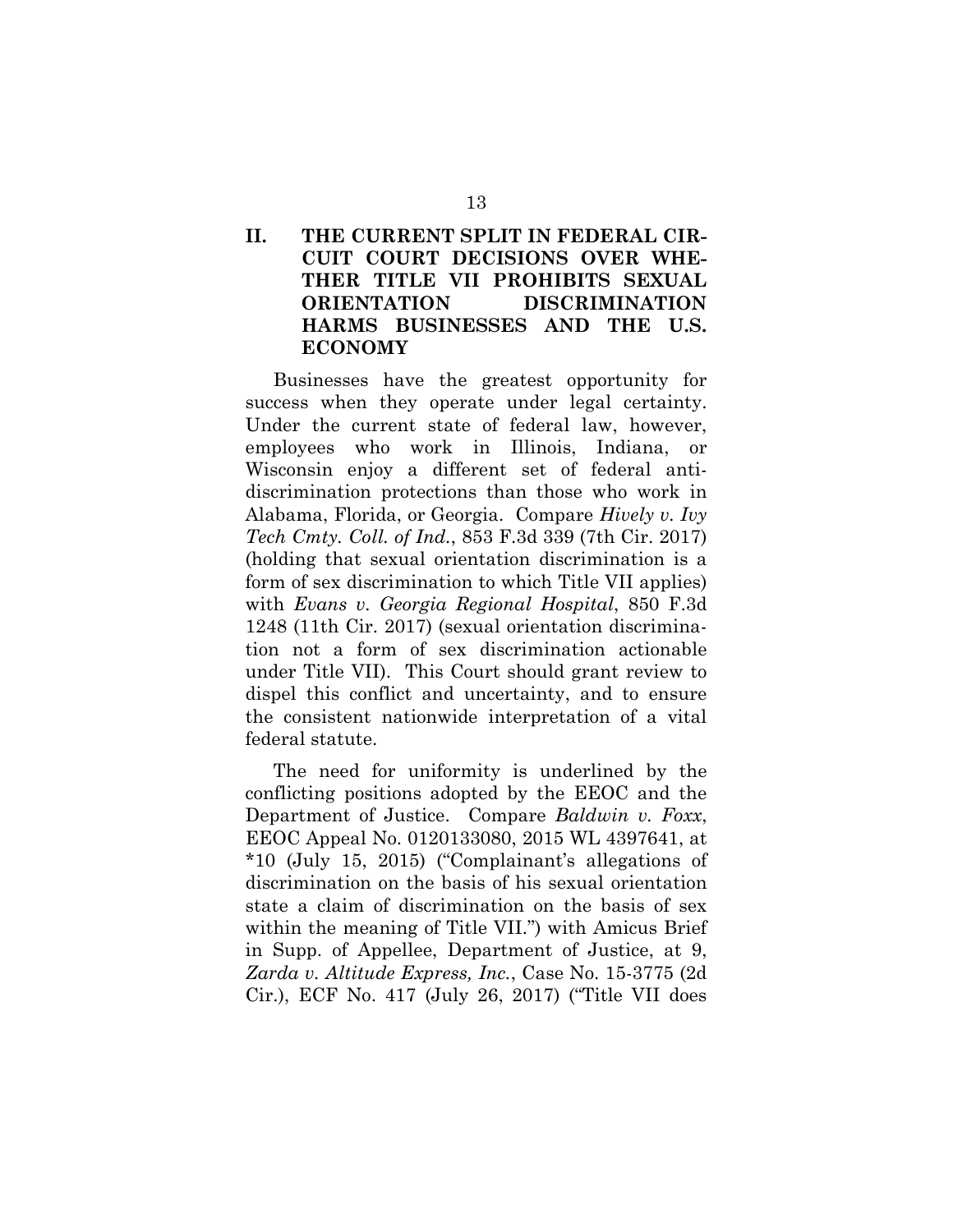not reach discrimination based on sexual orientation.").

This need for uniformity is further underscored by empirical evidence showing that sexual orientation discrimination tends to be higher in jurisdictions without non-discrimination laws.29 In addition, workplace discrimination tends to decrease in response to legal rules against it.<sup>30</sup>

While businesses and the U.S. economy benefit from the clarity, predictability, reliability and efficiency that comes from the uniform application of federal law, the lack of such uniformity imposes significant costs on businesses.<sup>31</sup> The Court should

<sup>29</sup> See András Tilcsik, Pride and Prejudice: Employment Discrimination Against Openly Gay Men in the United States, 117 AM. J. SOC. 586, 614-15 (2011).

<sup>30</sup> See Laura G. Barron & Michelle Hebl, The Force of Law: The Effects of Sexual Orientation Antidiscrimination Legislation on Interpersonal Discrimination in Employment, 19 PSYCH. PUB. POL'Y & L. 191, 198, 200-02 (2013) (summarizing studies finding that antidiscrimination laws reduce discrimination against LGBT individuals by employers, "even after controlling for those community variables shown to affect both the adoption of antidiscrimination laws and prejudice in the absence of legislation"); Luke A. Boso, Acting Gay, Acting Straight: Sexual Orientation Stereotyping, 83 TENN. L. REV. 575, 603 (2016) ("[S]tudies have shown that sexual orientation inclusive anti-discrimination laws and policies significantly decrease reports of discrimination in the workplace.").

 $31$  See Larry E. Ribstein & Bruce H. Kobayashi, An Economic Analysis of Uniform State Laws, 25 J. OF LEGAL STUDIES 131, 137-40 (Jan. 1996) (discussing the costs of reduced uniformity among states' laws); cf. Joshua D. Wright & Eric Helland, "The Dramatic Rise of Consumer Protection Law," in The American Illness: Essays on the Rule of Law at 369 (2013) ("Businesses must spend resources attempting to predict (footnote continued)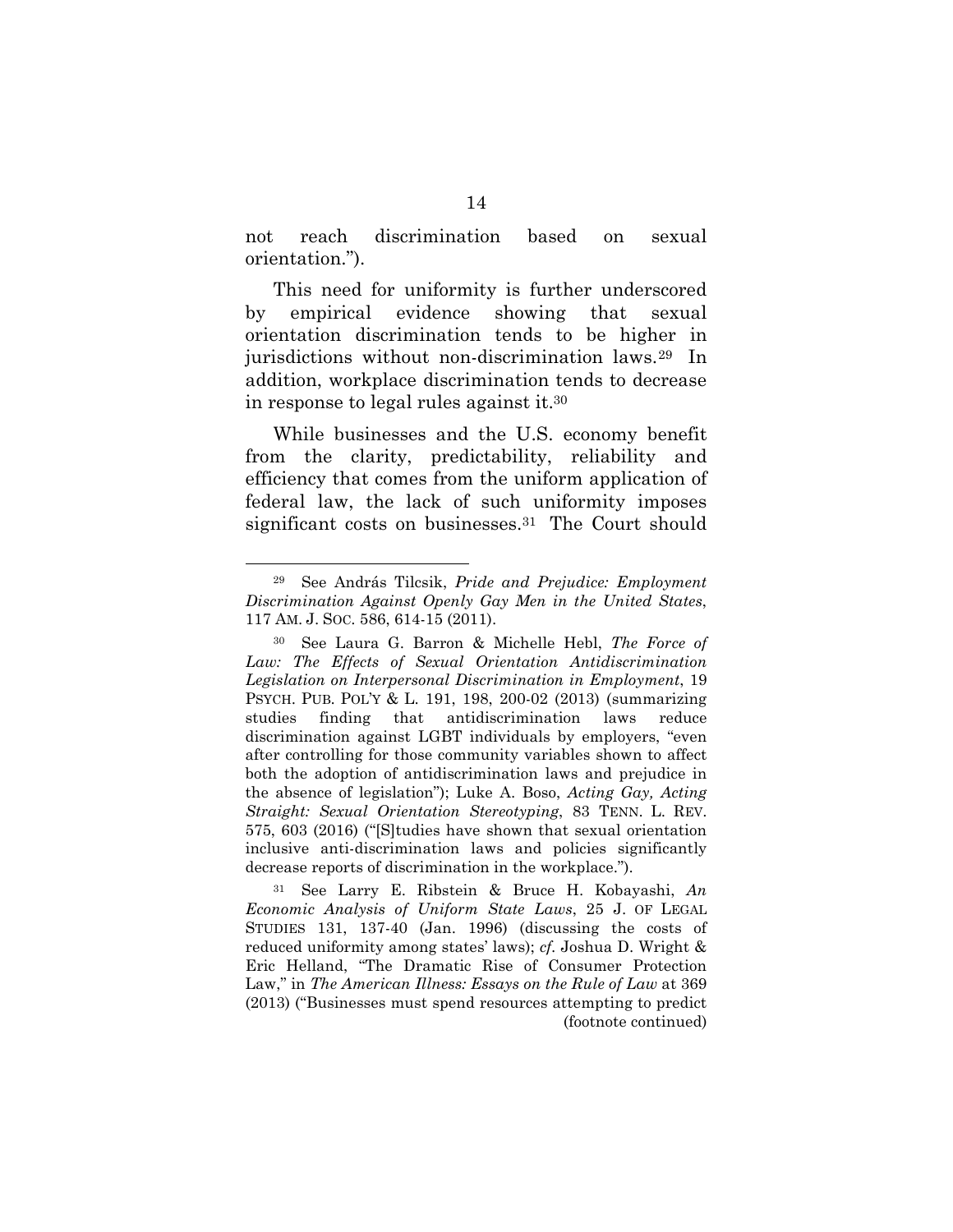grant the petition for a writ of certiorari to dispel these harmful effects.

Neither state and local legislation prohibiting sexual orientation discrimination, nor voluntary enactment by many companies of similar policies, can substitute for uniform application of federal law guarding against discrimination. Today, residents of 23 states and the District of Columbia indisputably are protected from sexual orientation discrimination,32 but the remaining 27 states offer no explicit protection under state law or lack favorable federal precedent.

Moreover, state and local laws often differ in important ways from the established protections under Title VII. "For example, some state laws do

how vague [states' Consumer Protection Act] standards will be enforced; judges must expend further resources defining illegal conduct and sorting between meritorious and frivolous claims. These added costs are directly and indirectly filtered back to consumers in the form of higher prices.").

<sup>32</sup> Twenty-two states prohibit sexual orientation discrimination in private employment by statute. Cal. Gov't Code § 12940; Colo. Rev. Stat. § 24-34-402; Conn. Gen. Stat. § 46a-81c; Del. Code Ann. tit. 19, § 711; Haw. Rev. Stat. § 378-2; 775 Ill. Comp. Stat. Ann. 5/1-102; Iowa Code § 216.6; Me. Rev. Stat Ann. tit. 5, § 4571; Md. Code Ann., State Gov't § 20-606; Mass. Gen. Laws ch. 151B, § 4; Minn. Stat. § 363A.08; Nev. Rev. Stat. § 613.330; N.H. Rev. Stat. Ann. § 354-A:7; N.J. Stat. Ann. §§ 10:5-4, 10:5-12; N.M. Stat. Ann. § 28-1-7; N.Y. Exec. Law § 296; Or. Rev. Stat. § 659A.030; R.I. Gen. Laws § 28-5-7; Utah Code Ann. § 34A-5-106; Vt. Stat. Ann. tit. 21, § 495; Wash. Rev. Code §§ 49.60.030, 49.60.180; Wis. Stat. § 111.36. Indiana prohibits sexual orientation discrimination under Title VII pursuant to Hively, 853 F.3d 339. The District of Columbia prohibits such discrimination in private employment. D.C. Code § 2-1402.11.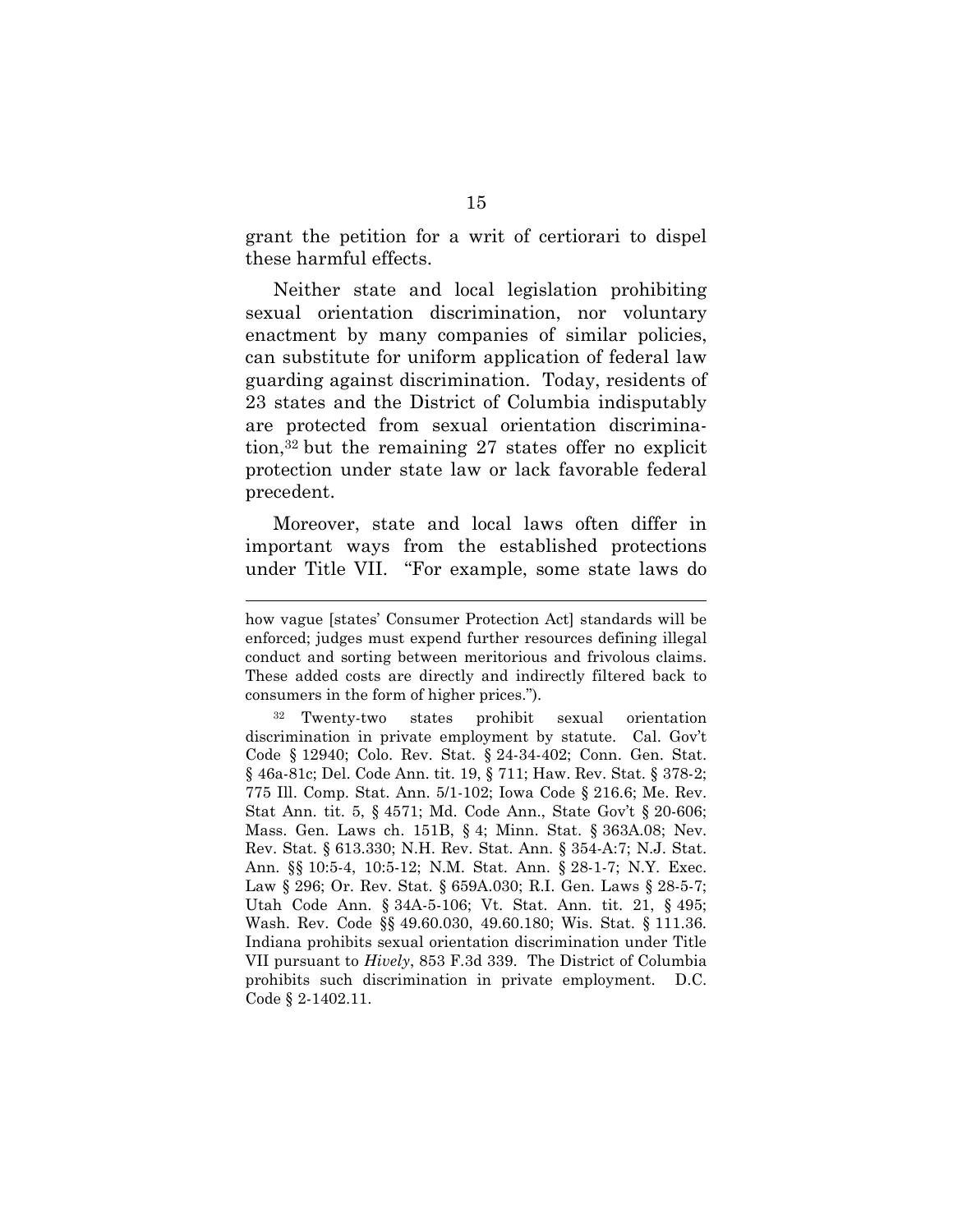not allow for recovery of punitive damages at all, or they impose caps that are lower than those under Title VII." <sup>33</sup> Although protections against sexual orientation discrimination are evolving, they are treated inconsistently in federal courts and are often under-inclusive or nonexistent at state and local levels.<sup>34</sup>

An interpretation of Title VII that excludes sexual orientation as a form of sex discrimination makes it more difficult and expensive for those doing business in jurisdictions without other laws against sexual orientation discrimination to recruit LGBT employees. Reading sexual orientation out of federal anti-discrimination laws leaves LGBT employees and

<sup>33</sup> Sandra F. Sperino, The New Calculus of Punitive Damages for Employment Discrimination Cases, 62 OKLA. L. REV. 701, 716 & n.96 (2010) (collecting examples of states with less beneficial punitive damages provisions).

<sup>34</sup> Even where state or local laws exist against sexual orientation discrimination, they do not always provide the same level of protection as Title VII. For example, unlike Title VII, the state anti-discrimination statutes of Delaware, Vermont, and Washington do not prohibit discrimination based on perceived sexual orientation. See, e.g., Capek v. BNY Mellon, N.A., 2016 WL 2993211, at \*3 (S.D.N.Y. May 23, 2016) (agreeing with "the weight of authority in other circuit and district courts, which hold that claims of discrimination based on a mistaken 'perception' are cognizable" under Title VII and collecting authority, including 2006 EEOC Compliance Manual); EEOC, COMPLIANCE MANUAL § 15-II (2006) ("Discrimination against an individual based on a perception of his or her race violates Title VII even if that perception is wrong."); EEOC, Employment Discrimination Based on Religion, Ethnicity, or Country of Origin, https://tinyurl.com/y7fwz8sj (noting that Title VII prohibits "discriminating because of the perception or belief that a person is a member of a particular" group).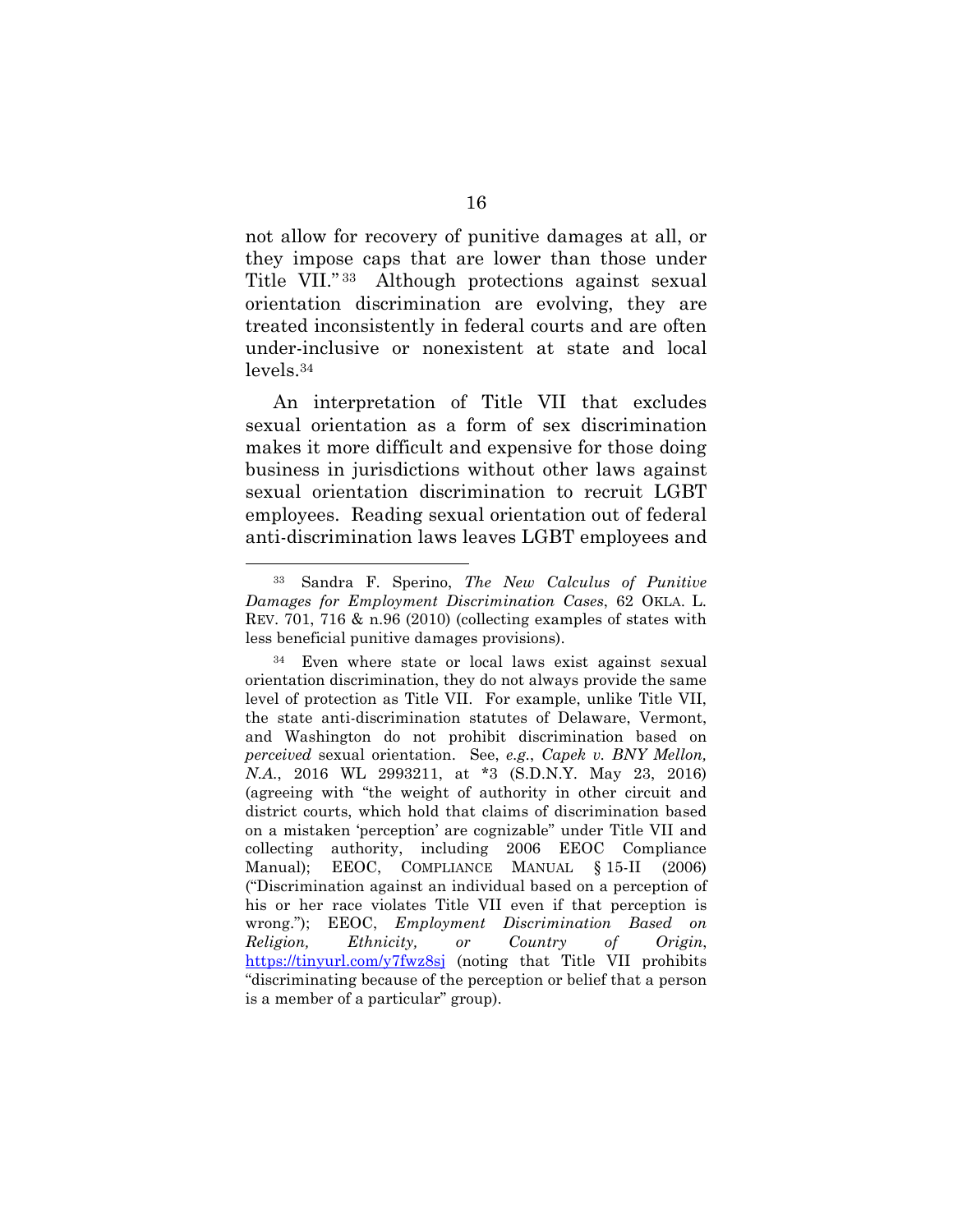their families vulnerable to employment discrimination and economic disruption because such employees are guaranteed protection only by (at best) a patchwork of inconsistent, and often underinclusive, state and local laws. The uncertainty and vulnerability LGBT workers face results in diminished employee health, productivity, job engagement, and satisfaction. <sup>35</sup> LGBT employees risk losing the right to be free from discrimination merely because they transfer offices from one jurisdiction to another.<sup>36</sup>

Accordingly, companies conducting business in places that offer lesser or no such protections are at a disadvantage in recruiting the best employees for

<sup>35</sup> See Sears & Mallory, supra note 14, at 15-16.

<sup>36</sup> Family members of LGBT employees could also be jeopardized by taking a job in or transferring to a jurisdiction without adequate nondiscrimination laws. As of late 2015, there were approximately 972,000 people in a same-sex marriage in the United States, and an estimated 1 million cohabiting same-sex couples. See Jeffrey M. Jones & Gary J. Gates, Same-Sex Marriages Up After Supreme Court Ruling, GALLUP (Nov. 5, 2015), https://tinyurl.com/ydgazdcd; Gary J. Gates & Frank Newport, An Estimated 780,000 Americans in Same-Sex Marriages, GALLUP (Apr. 24, 2015), https://tinyurl.com/y9pryqbs. More than 1 in 4 married samesex couples are raising children. Gary J. Gates & Taylor N. T. Brown, Marriage and Same-sex Couples after Obergefell, THE WILLIAMS INST. 4 (Nov. 2015), https://tinyurl.com/y6ut343k; see also Gary J. Gates, Marriage and Family: LGBT Individuals and Same-Sex Couples, 25 FUTURE OF CHILDREN, no. 2 at 67 (Fall 2015), https://tinyurl.com/ya6n23yz ("Though estimates vary, as many as 2 million to 3.7 million U.S. children under age 18 may have a lesbian, gay, bisexual, or transgender parent, and about 200,000 are being raised by same-sex couples."). For LGBT parents, the economic stakes of working in a jurisdiction that lacks legal protections are especially high.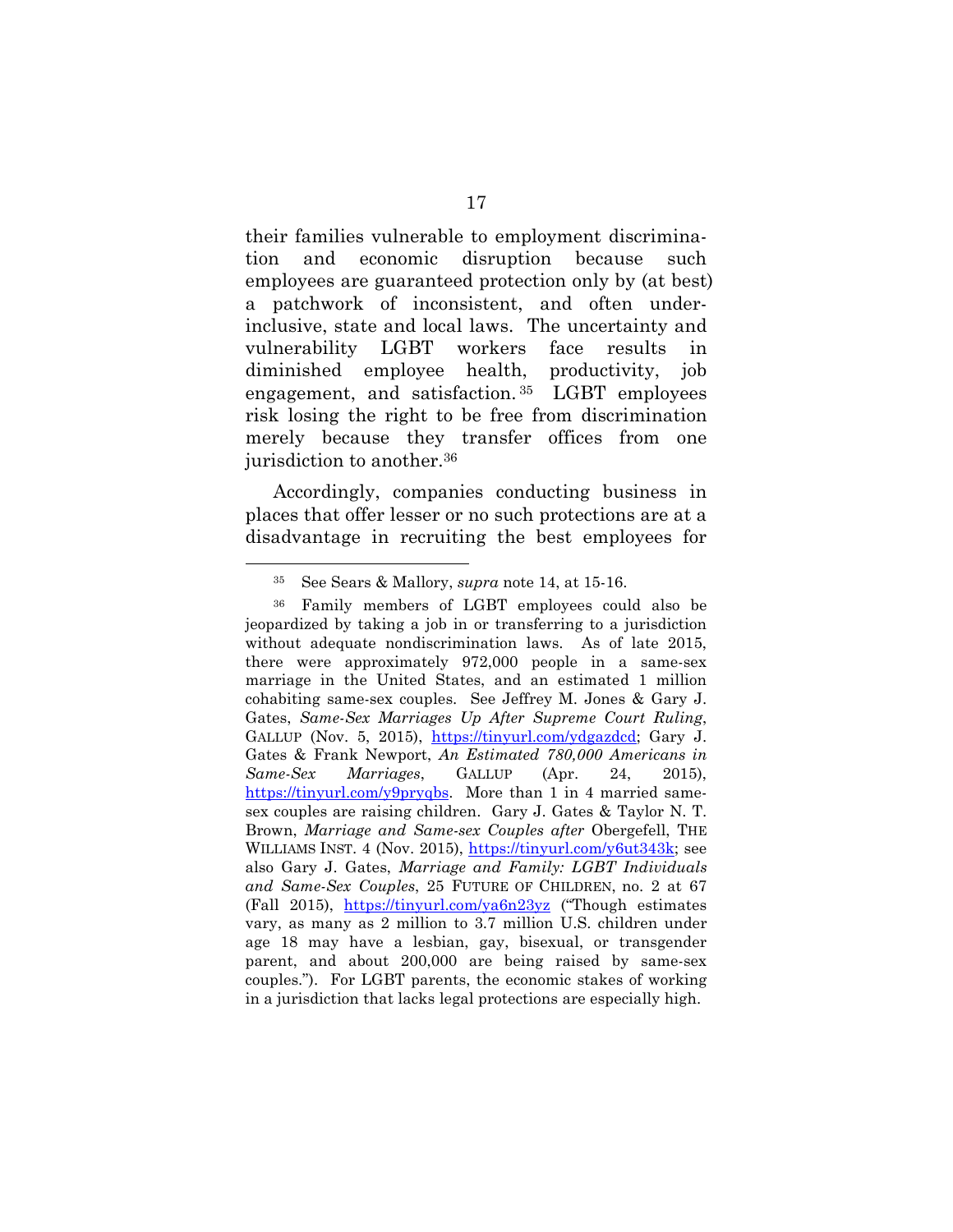operations in those jurisdictions. Similarly, amici's LGBT employees (and employees who prefer to work in a community that does not tolerate discrimination) are less willing to transfer to locations where such discrimination is permitted, undermining businesses' ability to organize a workforce without regard for such arbitrary legal barriers. In this way, excluding sexual orientation from Title VII's sex discrimination protections undermines businesses' efforts to recruit, organize, and retain talent.

Amici are committed to equal treatment and equal opportunity regardless of sexual orientation. But amici cannot create widespread equality in the workplace by themselves; Title VII plays a crucial role in creating and cultivating workplaces that embody equality by affirming the civil right to be free from discrimination.37 By recognizing that sexual orientation discrimination is prohibited under Title VII, this Court would remove an artificial barrier that restricts the free flow of resources, ideas, and capital. Because businesses benefit from clear, administrable rules and a diverse workforce free from discrimination, this Court should grant certiorari to dispel the conflict among the courts of appeals and hold that Title VII prohibits discrimination on the basis of sexual orientation.

<sup>37</sup> See Barron & Hebl, supra note 30, at 192-202; Boso, supra note 30, at 603.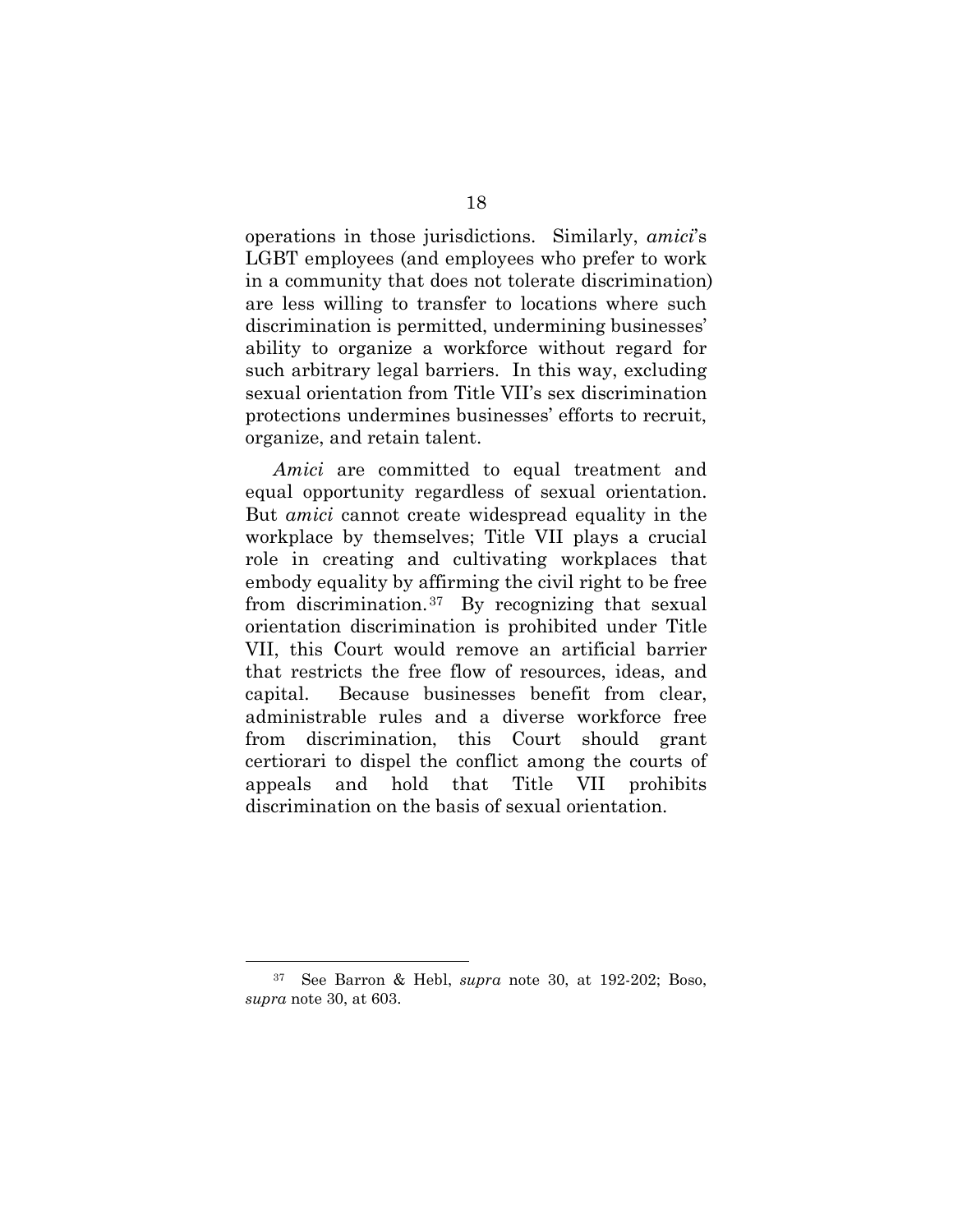#### **CONCLUSION**

The failure to recognize that Title VII requires uniform, urgently needed protection against sex discrimination in the form of sexual orientation discrimination is bad for employees, workplace culture, and the bottom line. Amici urge this Court to grant the petition for writ of certiorari and hold that Title VII's prohibition on discrimination "because of … sex" includes within its scope the prohibition of sexual orientation discrimination.

Respectfully submitted,

ALEXANDRA A.E. SHAPIRO SHAPIRO ARATO LLP 500 Fifth Ave., 40th Fl. New York, NY 10110 (212) 857-4880 ashapiro@ shapiroarato.com

KATHLEEN M. SULLIVAN TODD ANTEN Counsel of Record JUSTIN T. REINHEIMER CORY D. STRUBLE QUINN EMANUEL URQUHART & SULLIVAN, LLP 51 Madison Ave., 22nd Fl. New York, NY 10010 (212) 849-7000 toddanten@ quinnemanuel.com

Counsel for Amici Curiae

October 10, 2017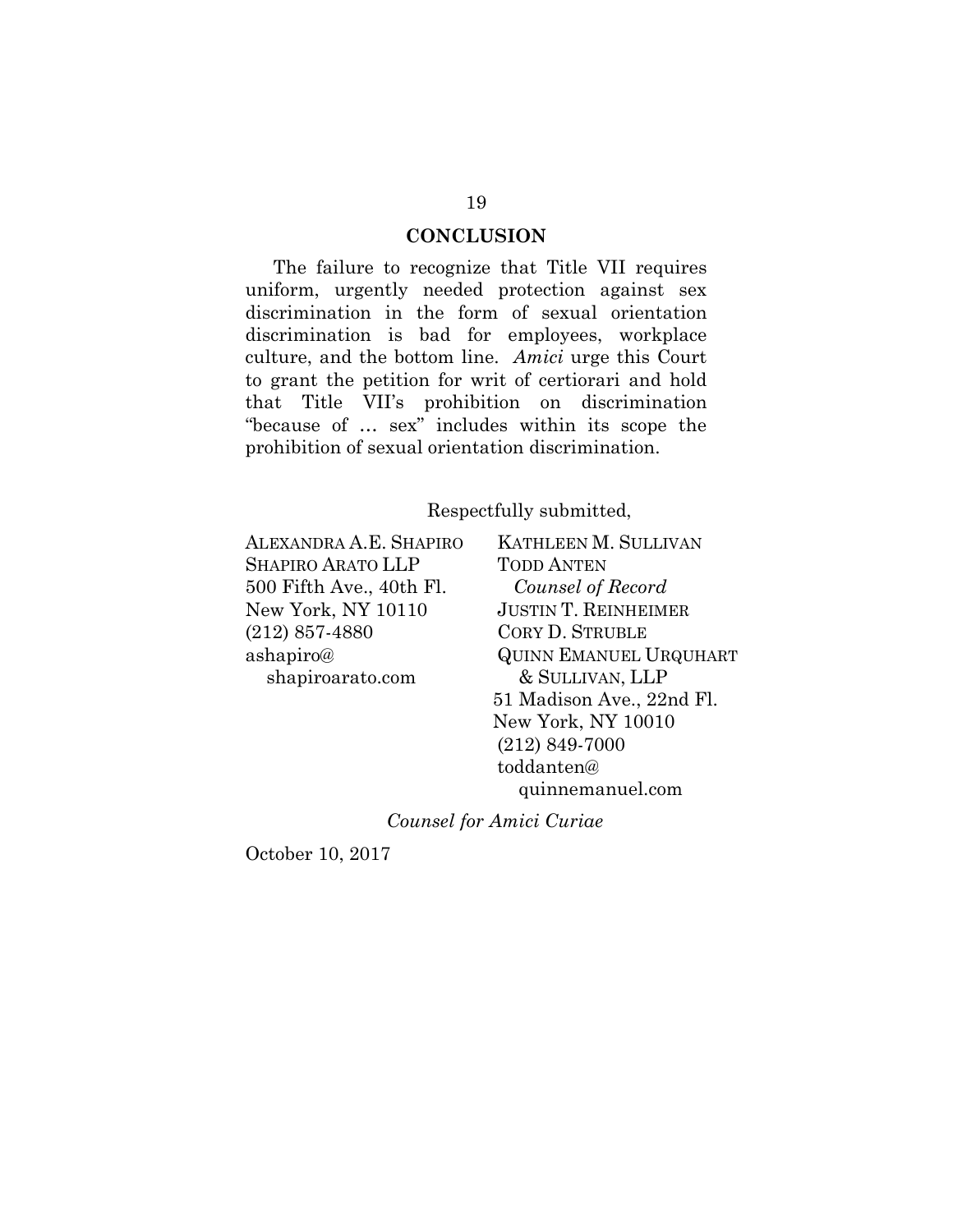#### APPENDIX

The businesses and organizations that join this brief are (in alphabetical order):

- 1. AdRoll, Inc.
- 2. Affirm, Inc.
- 3. Airbnb, Inc.
- 4. AltSchool
- 5. American Airlines\*\*
- 6. Apple\*
- 7. BASF Corporation
- 8. Ben & Jerry's Homemade, Inc.\*
- 9. Betterment
- 10. Brandwatch
- 11. Caldwell Partners
- 12. Carnival Corporation
- 13. CBS Corporation
- 14. Celtra Inc.
- 15. Cigna Health and Life Insurance Company\*
- 16. Citrix Systems, Inc.
- 17. City National Bank\*
- 18. Coach, Inc.

<sup>\*</sup> Denotes amici represented solely by Shapiro Arato LLP. All other *amici* are represented solely by Quinn Emanuel Urquhart & Sullivan, LLP.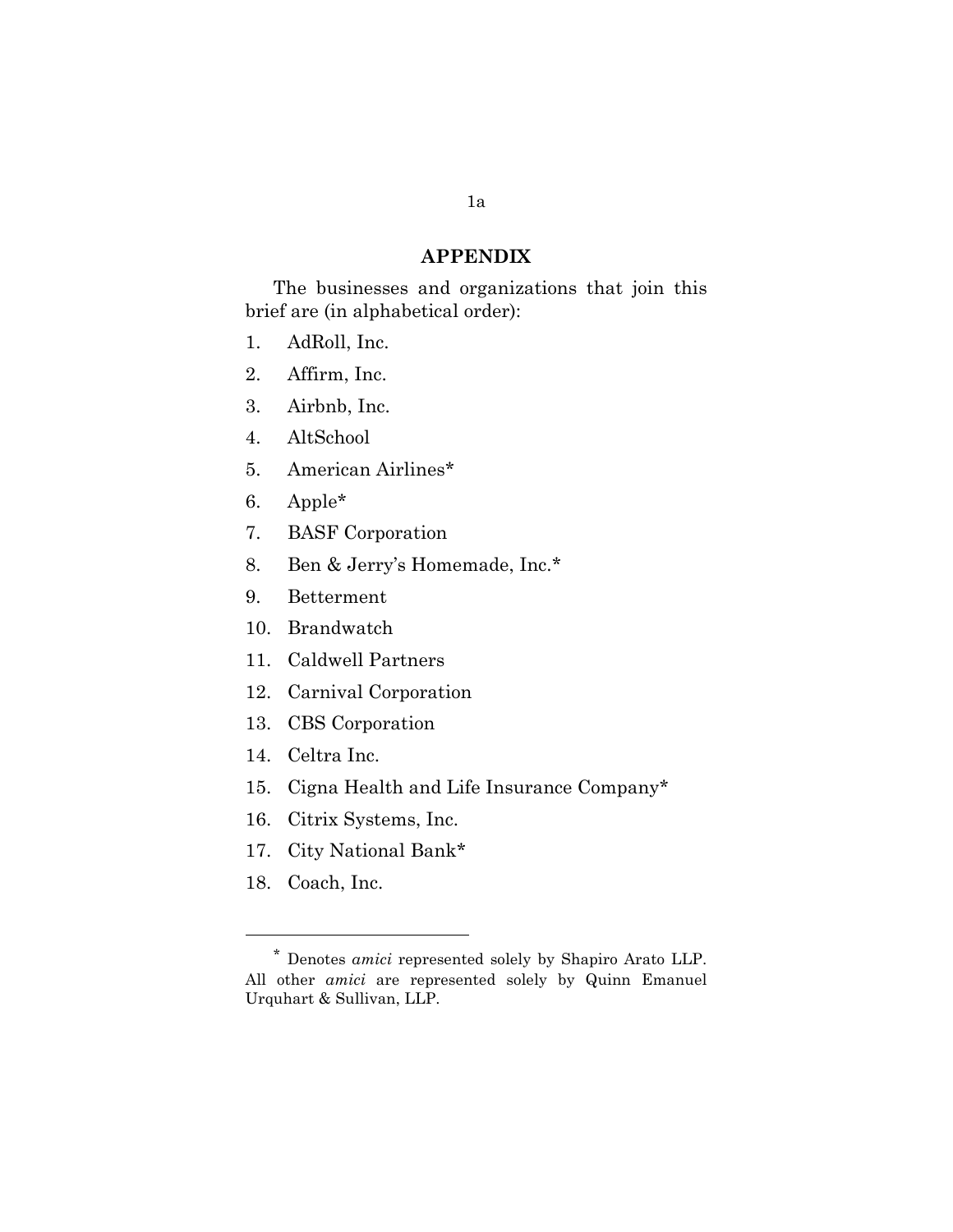- 19. Cornerstone Capital Inc.
- 20. Deutsche Bank\*
- 21. Diageo North America, Inc.
- 22. DoorDash, Inc.
- 23. Dropbox, Inc.
- 24. Eastern Bank
- 25. eBay Inc.
- 26. Edelman
- 27. The Estée Lauder Companies
- 28. Facebook, Inc.\*
- 29. FiftyThree, Inc.
- 30. General Assembly
- 31. Google LLC
- 32. Gusto
- 33. HopSkipDrive
- 34. IAC/InterActiveCorp
- 35. Indiegogo
- 36. Intel Corporation\*
- 37. Kargo
- 38. Levi Strauss & Co.
- 39. Linden Lab
- 40. LinkedIn\*
- 41. Lyft, Inc.
- 42. Mapbox
- 43. MassMutual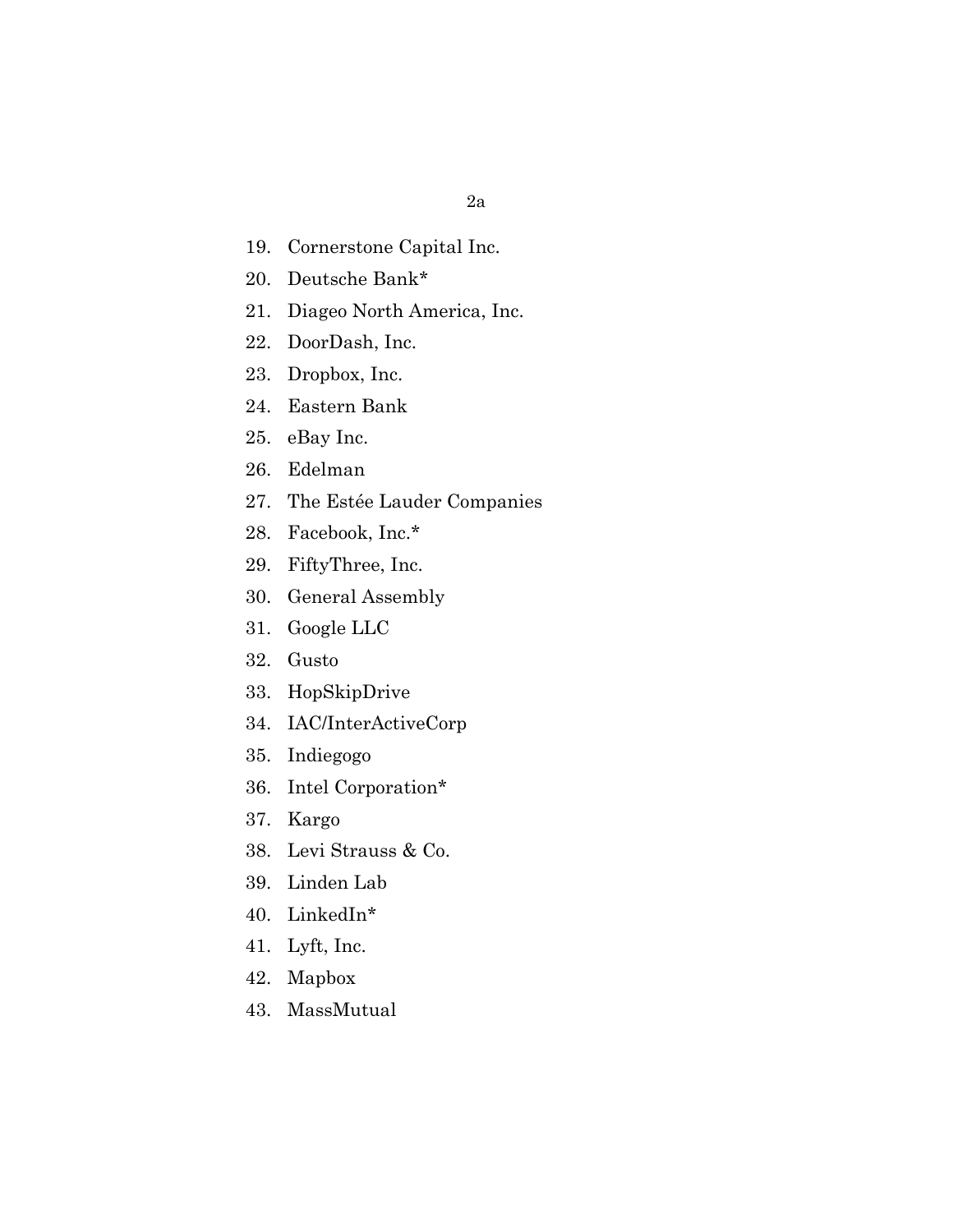- 44. Mastercard International Inc.\*
- 45. Match Group, Inc.
- 46. Miami HEAT
- 47. Microsoft Corporation\*
- 48. Mitchell Gold + Bob Williams
- 49. Morgan Stanley\*
- 50. National Gay & Lesbian Chamber of Commerce (NGLCC)
- 51. NIO U.S.
- 52. OBOX Solutions
- 53. On Top of the World Communities, Inc.
- 54. Out Leadership
- 55. PayPal Holdings, Inc.
- 56. Pinterest
- 57. RBC Bank (Georgia), N.A.\*
- 58. RBC Capital Markets, LLC\*
- 59. RealNetworks, Inc.
- 60. Replacements, Ltd.
- 61. Rhapsody International Inc. d/b/a Napster
- 62. Rising Tide Brewing Company
- 63. Royal Bank of Canada\*
- 64. salesforce.com, inc.
- 65. Shutterstock, Inc.
- 66. Spotify USA Inc.
- 67. Starbucks Corporation